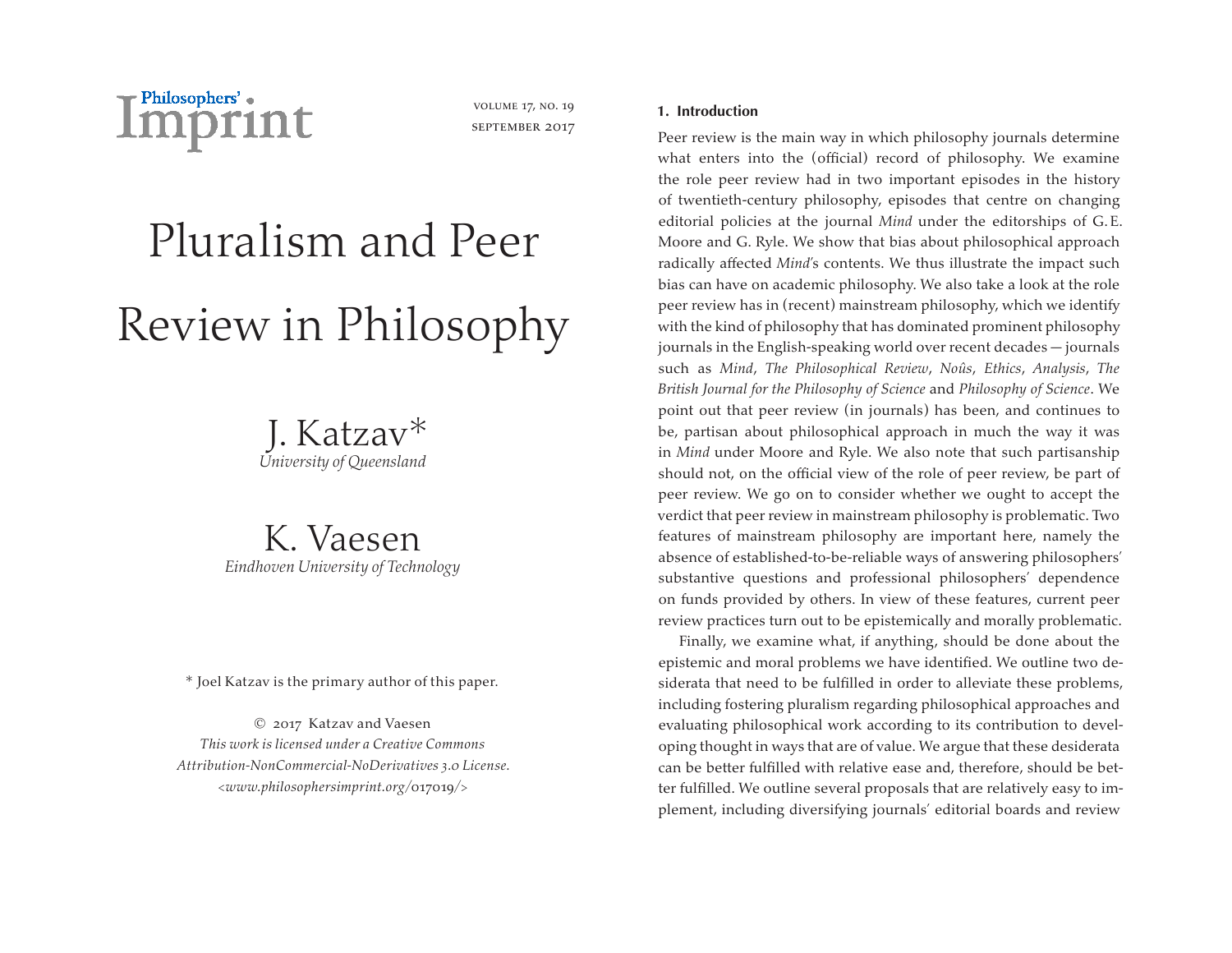committees as well as making peer review much more public and far less selective than it currently is.<sup>1</sup> In effect, we suggest minimising, as far as feasible, the role of peer review in determining what enters into the debate.

We look at the history, and current practice, of peer review in philosophy in section 2. We consider the partisanship involved in section 3. Section 4 argues that this partisanship is problematic. Section 5 examines what, if anything, should be done to change peer review in philosophy.

# **2. Two Episodes in the History of Peer Review in Philosophy and Their Legacy**

Some background to our philosophical case studies can be provided by a variant of a distinction that was used in Britain and elsewhere during the first half of the twentieth century, namely the distinction between speculative and critical approaches to philosophy (see, e.g., Broad 1924; Mackenzie 1930; Stedman 1937). Roughly, speculative philosophy has as a central aim the making of substantive claims about reality as a whole, as well as the aim of doing so in a way that is epistemically independent of science, ordinary language and common sense. Critical philosophy, by contrast, tends to avoid making claims to knowledge that are independent in this way; in some (particularly critical) variants, critical philosophy aims to avoid making any claims to new knowledge at all and, instead, merely aims to illuminate or clarify what is already known.

One of the main approaches to philosophy in Britain during the first half of the twentieth century is British idealism. It is, as Mander (2011, pp. 88–89) observes, predominantly speculative and, further, holds that reality is ultimately mind-like. One important school within British idealism, a school that is most prominently represented by

F. H. Bradley, is British absolute idealism. Absolute idealism has at its heart the idea that reality is ultimately one mind-like, concrete whole. British pluralistic idealism is another prominent school within British idealism, one that takes ultimate reality to be a community of minds and that arises largely as a response to absolute idealism.2 Opposed to British idealism during the period at hand are a number of approaches that are predominantly critical. These include classical analytic philosophy, which emphasises the importance of logical and linguistic analysis and grew out of the work of Moore and B. Russell, as well as realist approaches that take the analysis of perception as their starting point; the latter approaches include new realism, which was a form of direct realism, and critical realism, which borrowed from both direct and representational realism.3 Another approach to philosophy that is important in Britain during our period is philosophical psychology. This approach can, in principle, be combined either with critical or with speculative approaches to philosophy and centres on the idea that psychological analysis can solve, or help to solve, many, or all, of the problems of philosophy.4

The first of our two historical case studies concerns the policies of Moore in his role as editor of *Mind* from 1921, when he took over the role from G. Stout, until 1948, when Ryle took over the editorship. We will see that Moore's partisan editorship of *Mind* results, already in the 1920s, in the marginalisation of philosophical psychology and of British idealism. Going through the volumes of *Mind* shows that, during the first four years of Moore's editorship, *Mind* was pluralistic in a way that was similar to its pluralism under Stout, whose policy of impartiality between different schools of philosophy Moore claimed (Schilpp 1942) to continue. Absolute idealism, pluralistic forms of idealism, philosophical psychology, new and critical realism, classical analytic philosophy and the history of philosophy are all prominent in

- 2. For more on British idealism, see Mander (2011) and Boucher and Vincent  $(2012).$
- 3. For more on these forms of realism, see Marion (2000a and 2000b).
- 4. For more on philosophical psychology, see van der Schaar (1995).

<sup>1.</sup> Based on the APA/BPA survey mentioned earlier, we calculated that for the responding journals, the average rejection rate in 2013 was  $88.3\%$  (SD = 6), with a maximum of 98% (*The Philosophical Review*) and a minimum of 71% (The American Journal of Bioethics).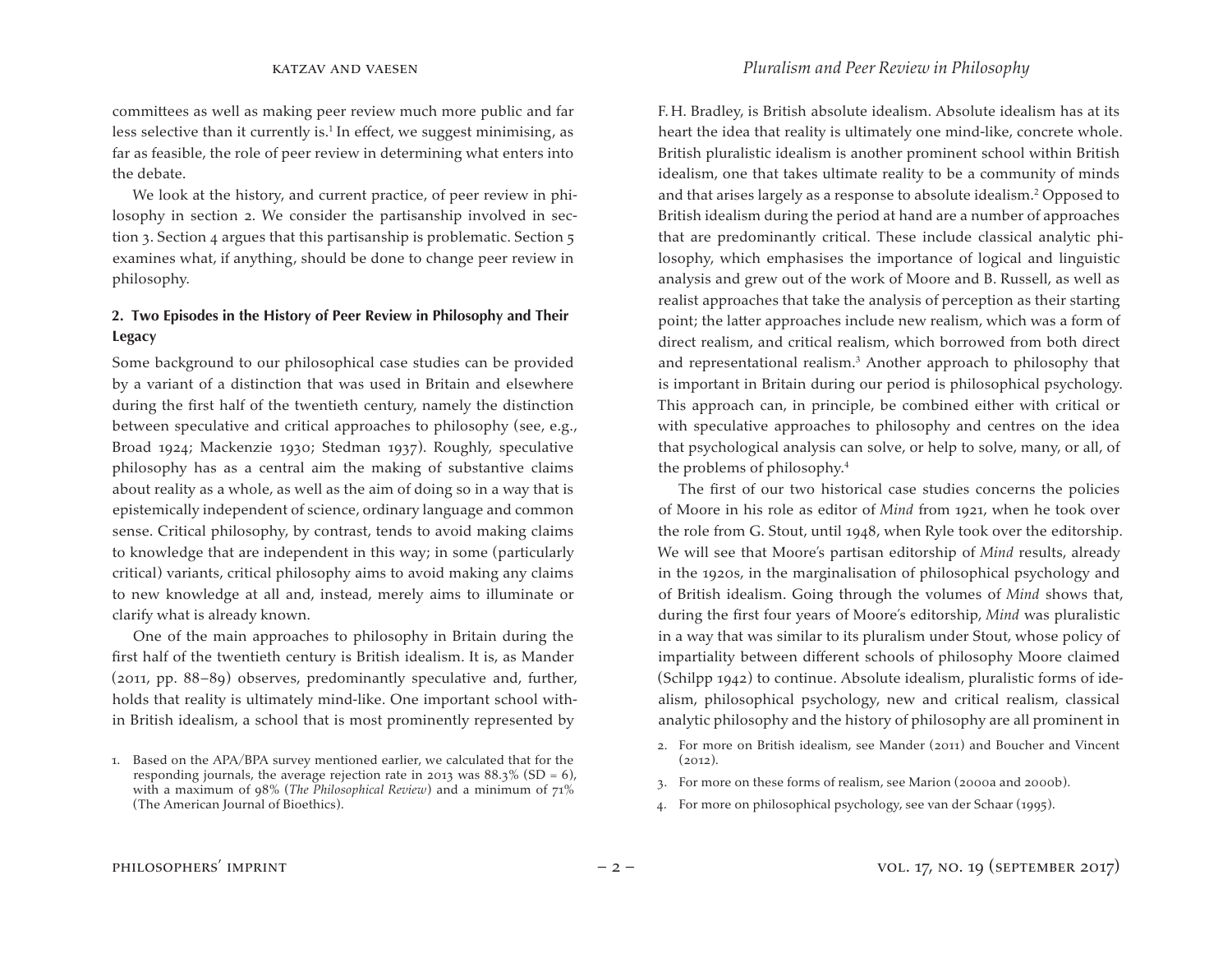the journal. More idiosyncratic approaches to philosophy and pragmatism are also present, though pragmatism is found only in the work of F.C.S. Schiller. Here, we do find substantial representation of the radically different approaches to philosophy found in Britain at the time. In 1925, there is a flourish of work on Bradley's absolute idealism and J. Ward's pluralistic idealism; this flourish is attributable to the death of Bradley in 1924 and the death of Ward in 1925. After this, however, *Mind* changes. Work associated with new and critical realism, work in the history of philosophy and, especially, work in classical analytic philosophy are prominent in the journal; pragmatism continues to be represented, largely by Schiller's work. However, from 1926 until at least 1940, *Mind* includes no full-length papers that favour pluralistic idealism and only three that favour absolute idealism.<sup>5</sup> These three papers aside, absolute and pluralistic idealists publish full-length papers in *Mind* only when the papers are compatible with realist and analytic approaches, e.g., when the papers are purely historical.<sup>6</sup> Two fulllength philosophical psychology papers appear in the journal in 1926, but we count only six more prior to 1940, four of which appear in 1931; by contrast, for example, there are at least twelve full-length papers in philosophical psychology in the journal during the years  $1920-1923$ .<sup>7</sup>

In sum, around 1924–1925, editorial policy at *Mind* appears to have changed so as to favour some of the approaches to philosophy that were still thriving in Britain over others that were doing so. For instance, it is well documented that British idealism continued to be productive until at least the 1950s (Broadie 2009; Akehurst 2011; Mander 2011). Moreover, while Moore's policy is plausibly thought to have pushed some British idealist work into books or, as our discussion of R.G. Collingwood below will suggest, out of print altogether, British journals did continue to publish work that supports British idealism. In

- 5. The three papers are Hoernlé (1927), Mackenzie (1927) and Foster (1931).
- 6. See, e.g., Loewenberg (1934) and Hoernlé (1936).
- 7. The post-1925 philosophical psychology papers are Rignano (1926), Strong (1926 & 1928), Mace (1931), Piaget (1931), Ritchie (1931), Morgan (1931) and Duncker (1939).

particular, *Philosophy* — which, interestingly enough, was founded in 1926 — and the *Proceedings of the Aristotelian Society* continued regularly to publish work supporting British idealism.8 When *The Philosophical Quarterly* was founded in 1950 with the British idealist T.M. Knox as its editor, it also provided a regular venue for speculative thought, including idealism.9 At least some British idealists published work in American journals such as *The Journal of Philosophy*, *The Personalist* (which became the *Pacific Philosophical Quarterly* in 1980) and *The Philosophical Review*. <sup>10</sup> Thus, while *Mind* was supposed — as Sorley attests in his 1926 *Mind* article celebrating fifty years of *Mind* — to be a journal that served all philosophical approaches in Britain, it no longer did. That the shift in journal contents can be attributed to editorial policy is suggested by the suddenness of the shift. Moreover, since Lewy's (1976) contribution to the special edition of *Mind* put together for its 100th anniversary makes clear that Moore was essentially solely responsible for reviewing submissions to *Mind* and deciding on whether they should be published, it seems Moore was responsible for the change in policy and its implementation. Moore thus failed to continue the impartial policy of Stout.<sup>11</sup>

Our description of what Moore included in *Mind* fits with what Lewy (1976) tells us about this; Lewy's description is merely understated, and substantially incomplete, regarding the mid-1920s changes in the journal. Our description does, however, conflict with Warnock's (1976) contribution to the 100th-anniversary special edition of

- 8. See, e.g., Mackenzie (1930), Fawcett (1932), Jeans (1932), Kamiat (1938), Oakeley (1945) and Mure (1949) in *Philosophy*; see also Hallett (1931), Bowman (1932), Paton (1935) and Stedman (1937) in the *Proceedings of the Aristotelian Society*.
- 9. See Knox's paper "Thought and Its Objects" (1969) for a taste of his views. Examples of idealist and speculative papers in *The Philosophical Quarterly* in the 1950s include Harris (1953 & 1956), Leclerc (1953) and Hartshorne (1958).
- 10. The pluralist idealist H.W. Carr, for example, publishes articles in all of these journals (See his 1926, 1929 and 1949); he dies in 1931, after having moved to America from Britain in 1925.
- 11. Lewy was sub-editor of *Mind* in the early 1940s, when Moore was in the United States of America.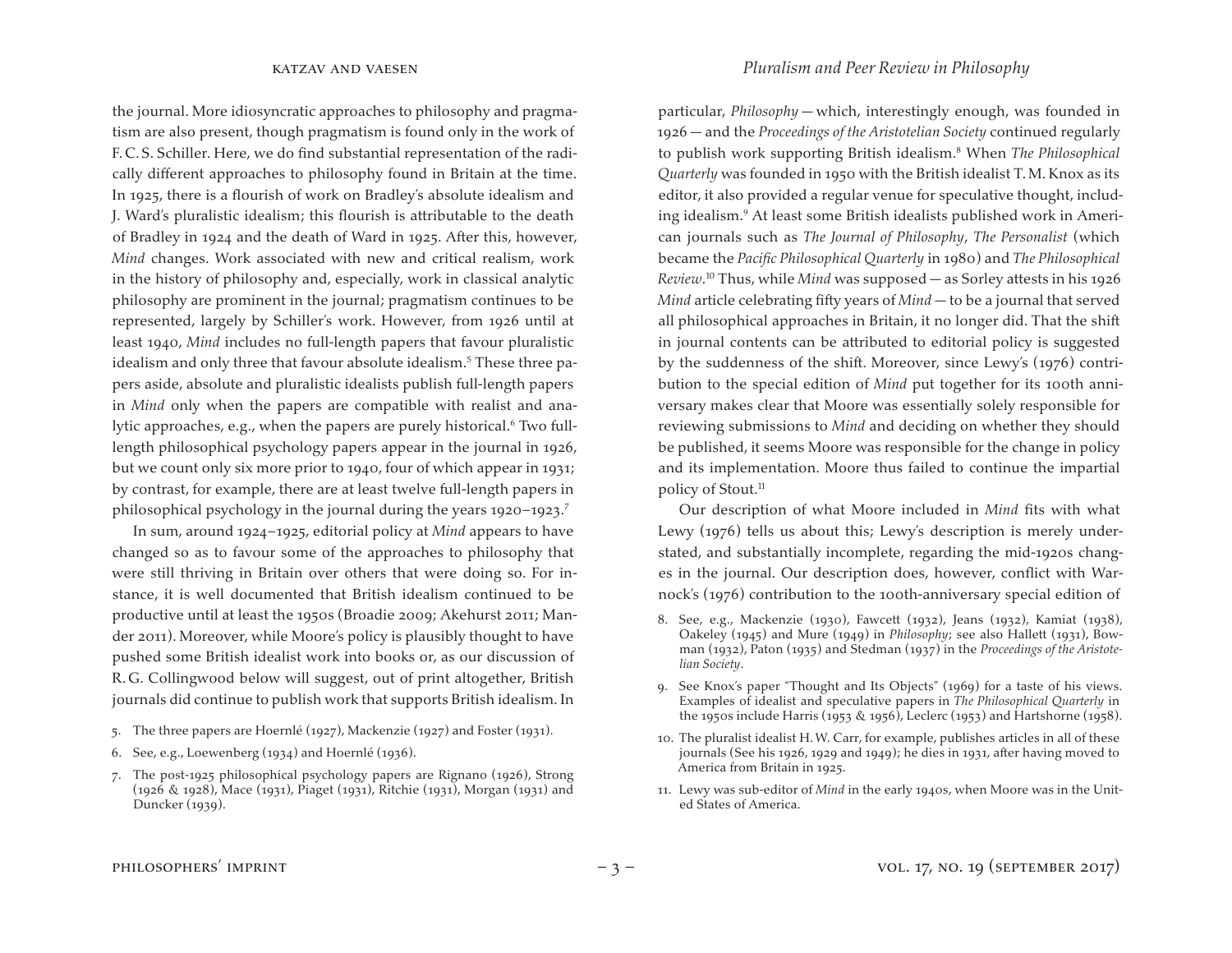*Mind*. Warnock claims that it was during the Second World War that an orthodoxy emerged in Britain and in *Mind*, one which comprised an agreement that British idealism was not to be taken seriously and another agreement to take empiricism, positivism, analysis and the trio Russell, Moore and L. Wittgenstein seriously (Warnock 1976, pp. 48–49). Further, Warnock claims that this orthodoxy emerged after a battle in the 1930s among radically different species of philosophy. In support of this, he mentions an early-1930s exchange in *Mind* between H.W.B. Joseph and L.S. Stebbing, and Ryle's 1935 criticism of Collingwood's treatment of the ontological argument.<sup>12</sup> According to Warnock's reconstruction, then, the changes in *Mind* were not the result of Moore's policy, as they took place only at the very end of Moore's editorship and were the result of a debate which was decided in favour of the new orthodoxy.

Yet, Joseph's discussion of Stebbing's work is a criticism of the Russellian application of the new logic in analysing natural language; this target not only reflects a rather limited disagreement when compared with the broad range of disagreements found in *Mind* before 1926, but is consistent with the orthodoxy described by Warnock and is in the spirit of the (partly Moore-inspired!) ordinary-language philosophy of the 1930s.13 With respect to philosophy that is not part of Warnock's orthodoxy, Warnock mistakes its presence as an object of criticism or historical interest in *Mind* of the 1930s for something else. Collingwood responds to Ryle in private correspondence and writes there that no editor would consider publishing the response (Vrijen 2006). The response to Ryle in *Mind* comprises only a short discussion note by E.E. Harris (1936), albeit one that defends Hegel's treatment of the ontological argument. J.M.E. McTaggart's idealist views are discussed extensively in *Mind* in 1930, but in a purely critical way.<sup>14</sup> Indeed, un-

- 13. See, e.g., J. Wisdom's (1938) ordinary-language treatment of Joseph's arguments.
- 14. See Gotshalk (1930) and Oakeley (1930).

answered criticism of British idealist positions — sometimes by British idealists — continues throughout the decade.<sup>15</sup> In sum, a decisive battle between approaches to philosophy never occurred in *Mind*. Instead, Moore's partisanship about approaches to philosophy gave rise to an orthodoxy in the journal already in the second half of the 1920s.

Our second historical case study concerns Ryle's editorship of *Mind*, which continued from the end of Moore's editorship until 1972. Ryle, like Moore, was essentially solely responsible for reviewing submissions to *Mind* and deciding on their fate (see Warnock 1976). Moreover, his decisions on this matter reflected at least three relevant policies regarding *Mind*'s contents. First, Ryle substantially reduced the presence of the history of philosophy in *Mind* (Hamlyn 2003), thus reversing Moore's policy on the matter. Second, Ryle believed that philosophical problems could be addressed briefly (Hamlyn 2003). It is thus no surprise that, as Findlay (1976) points out, Ryle reduced the length of articles in *Mind* drastically. Moore, and Stout before him, regularly published articles in two to three instalments, each of which could be over twenty pages in length. Ryle almost never published articles much longer than twenty pages in length. Findlay judges that the short-article policy favoured a piecemeal approach to philosophy. According to Findlay, it changed "*Mind* from being a catholic journal into being the organ of a school, and drove those who did not belong to a school into either founding new journals or writing major books" (Findlay 1976, p. 60). Given what we have seen, Findlay, no less than Warnock, is wrong about when *Mind* ceased to be a "catholic" journal. But it is plausible that the emphasis on short articles in *Mind* encouraged the more piecemeal approach to philosophy that was on display in its pages during Ryle's tenure. As a corollary, though more tentatively, it seems plausible that the short-article policy encouraged, by encouraging articles composed of responses to other articles, a particularly combative form of philosophy, one in which adversarial

15. See, e.g., Stedman (1934) and Acton (1936).

<sup>12.</sup> See Ryle (1935) and, for the start of the Joseph-Stebbing exchange, Joseph (1932) and Stebbing (1933).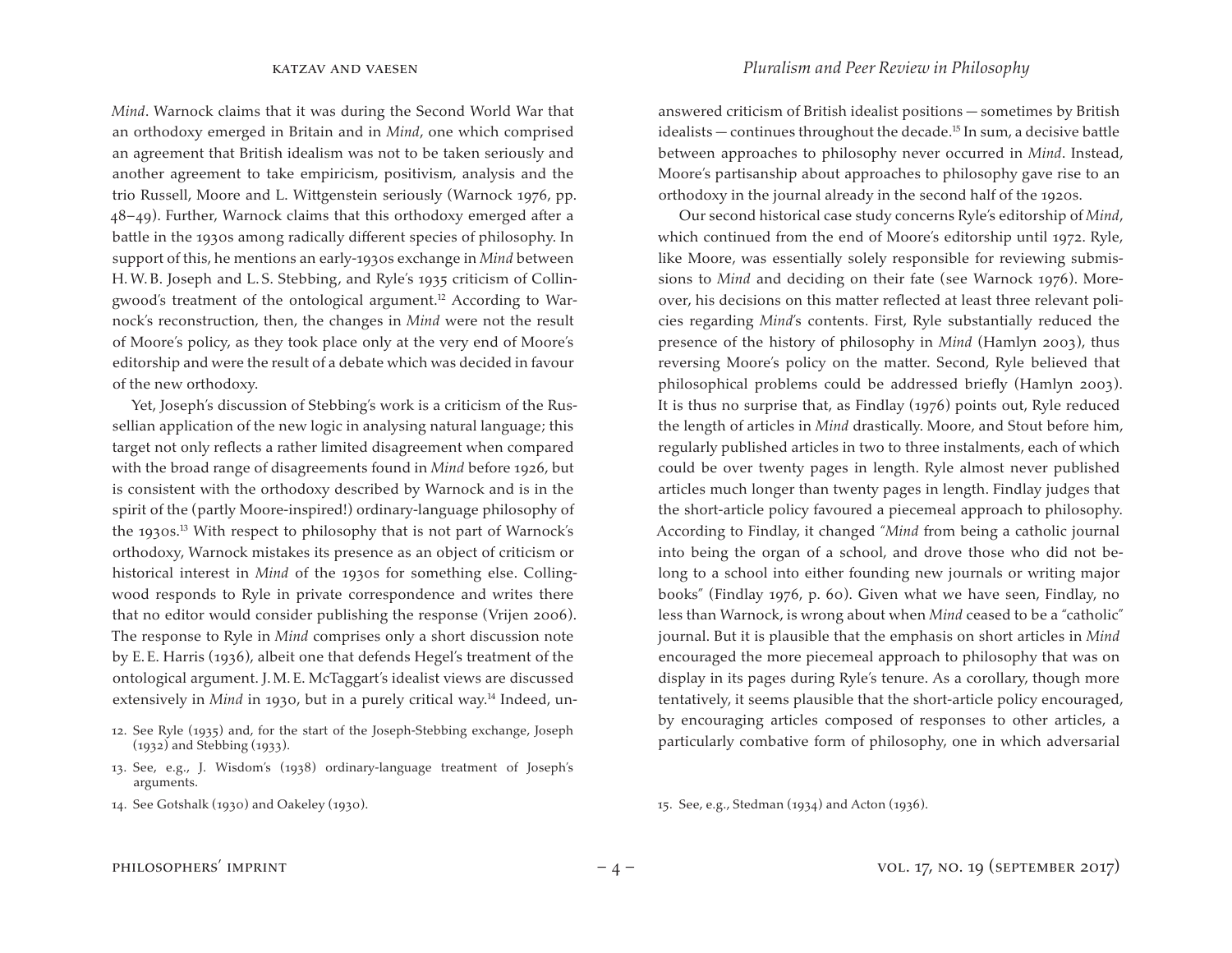argumentation plays a growing role.<sup>16</sup> Further encouragement along these lines was provided by the proliferation of discussion notes in *Mind* — papers with short comments on, or a few counter-arguments to, positions developed in the more substantive articles published in the journal (Hamlyn 2003).

The third relevant policy concerns British idealism. On the one hand, as we have already noted, it still attracted many supporters in Britain during the 1950s. On the other hand, the pages of *Mind* during this decade reflected an orthodoxy as to who is worthy of discussion, as we have seen Warnock (1976) notes. *Mind* largely limits its contents to approaches that came to be part of mid-century analytic philosophy, namely approaches inspired by classical analytic philosophy and by logical positivism.

In summary, philosophy in *Mind* during Ryle's period comes closer to resembling the standard picture of analytic philosophy than did philosophy in *Mind* during Moore's period. Under Ryle, philosophy in *Mind* does tend to be a-historical and piecemeal, and it frequently involves approaches that can be traced back to Moore, Russell, Wittgenstein and logical positivism. Adversarial argumentation also seems to receive encouragement. To a substantial extent, these changes can be attributed to Ryle's decisions about what was appropriate content for *Mind*.

We can here only touch on the legacy of the above episodes of partisanship in peer review. We do so by noting one important aspect of journal peer review that has arguably survived and spread during the substantial changes in philosophy since Ryle's editorship, namely the commitment to a certain argumentative, adversarial approach to philosophy and an associated approach to clarity. Let us call the admittedly somewhat heterogeneous, but nevertheless related by strong resemblance, standards applied over recent decades in judging

inference and clarity in mainstream philosophy *m-rigour* and *m-clarity* respectively.17 M-rigour predominantly characterises argumentation that aims to uncover the correct answers to substantive philosophical questions (Brennan 2010; Chalmers 2015). In addition, as argued by Hundleby (forthcoming) and observed by Moulton (1983) and Friedman (2013), m-rigour predominantly characterises argumentation that is adversarial. To this we add that m-rigour predominantly includes a certain perspective on what counts as a reasonable or plausible starting point for argumentation. What counts will change somewhat in response to discussion in mainstream philosophy and with its subfields, but will largely be constrained at any given time/subfield by which authors and discussions are to be cited and by a conservative bias with respect to these; the default assumption is that good reasons need to be found for rejecting these authors' positions. No doubt, there is more to m-rigour than just suggested.

The standards of m-clarity can plausibly be partially characterised in terms of the requirement that an author's work be relatively easily understood by other mainstream philosophers, especially by those having the work as their area of specialisation. The standards of mclarity also plausibly involve the requirement that concepts, propositions, inferences and larger-than-inference-level argumentative structures that make up written philosophical work be presented using one of a limited repertoire of standardised language forms; at the most general level, these forms will borrow from symbolic logic and/ or regimented, informal reasoning, but they will also borrow from more domain-specific forms such as the terminology of recent analytic metaphysics or recent meta-ethics. Worked-out definitions of m-clarity are hard to find, and it would be premature to settle on any single substantive definition.

<sup>16.</sup> Philosophical dialogue in the adversarial mode "consists of objections and counterexamples to which the best responses are *refutations* of objections and counterexamples followed *by more of the same*" (Friedman 2013, p. 28, italics in the original).

<sup>17.</sup> We use the terms 'm-rigour' and 'm-clarity' rather than 'rigour' and 'clarity' in order to remain neutral about what rigour and clarity are. In this context, note that we do not object to using the perhaps natural '(recent) analytic philosophy' instead of 'mainstream philosophy', though we caution that how recent mainstream philosophy relates to the analytic tradition discussed earlier in this section may not be straightforward.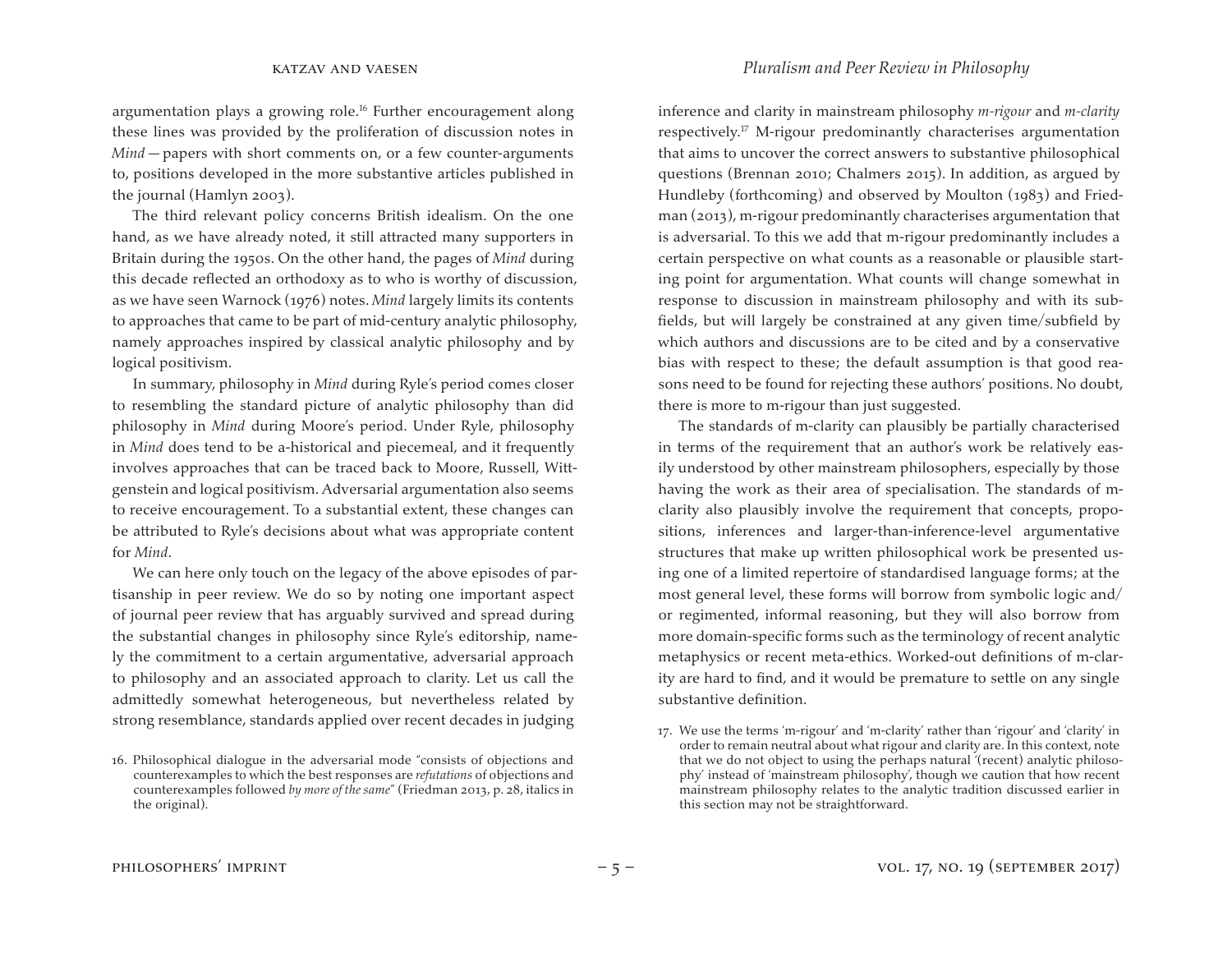The full details of what m-rigour and m-clarity involve are not, however, of importance to our arguments. What matters is that the mainstream philosophy journals we are concerned with are, in employing m-rigour and m-clarity as criteria for assessing submissions, partisan with regard to which approach to philosophy they serve and thus which papers they are willing to publish. Who suffers from this partisanship is something we discuss in the next section.

We need to make three final remarks. First, we do not mean to imply that Moore and Ryle were the sole or even the primary individuals responsible for how philosophy developed during their periods of editorship. Yet, it seems reasonable to assert that their policies were one salient contributing factor, given the prominence of *Mind* in the profession and given the role that publishing in *Mind* had on certifying practitioners in philosophy.

Second, the extent of systematic bias in peer review in philosophy remains to be explored, but certainly extends beyond the examples we have documented here. Thus, for example, Howard (2003) has documented R. Rudner's exclusion of work on values, politics or societal concerns from *Philosophy of Science* after 1958. Haslanger (2008) points to the near absence of feminist thought from prominent journals, including *Mind*. We have documented (2017) how a group of analytic philosophers by and large excluded speculative philosophy from the pages of *The Philosophical Review* after they took over the journal in the late 1940s.

Third, one might think that the trend towards out-of-house peer review has substantially diminished the discretionary power of journal editors and, consequently, that their partisanship is insufficient to explain the present-day convergence of approaches. We believe, however, that there is still ample room for editors to exercise their commitments. For instance, among philosophy journals, desk-rejections by editors are still common practice (Lee and Schunn 2011). Further, even under triple-blind review, editors make crucial decisions which are open to partisanship, e.g., on who will serve as a reviewer and on what to do with reviewer reports, be they positive, negative or conflicting.

Finally, reviewers are presumably as subject to partisanship as editors. If they are selected in virtue of sharing similar philosophical commitments, their judgments can be expected to align with those the editor who selected them would make.

### **3. The Official Function of Peer Review and Its Role in Philosophy**

Let us turn to describing the official view of the role of peer review and to considering what this view implies about the policies of Moore and Ryle, and about more recent peer review in mainstream philosophy journals. The official function of peer review is certification: peer review certifies the quality of research output (an epistemic role) and of the scholars producing such output (a non-epistemic role) (Shatz 2004). Ideally, it is merely in virtue of this certifying role that peer review regulates the research agenda of a field.

The epistemic role of peer review is assessing the quality of research. From the hundreds of thousands, or even millions, of manuscripts submitted on a yearly basis, $18$  it weeds out those which are not sound, significant or novel. Peer review is thought to be a particularly powerful procedure because it is carried out by people whose opinion on the subject is authoritative; who, as scientists, are more likely to judge work on scientific merit than in terms of more ordinary concerns (e.g., market considerations, politics); and who can be assumed to be impartial, in the sense of not being too closely linked to the author(s) whose work is being reviewed (Lee et al. 2013). The authoritative nature of peer review is widely supposed partly to rest on the fact that work is to be judged on shared standards of excellence and expediency (Lee et al. 2013). In this way, peer review is supposed to reflect existing knowledge rather than the perspective of this or that reviewer or group of reviewers.

As regards non-epistemic certification, peer review serves as an evaluative standard in hiring, conferring tenure, promotion and grant

<sup>18.</sup> Björk et al. (2009; cited in Lee et al. 2013) estimate that  $1,346,000$  peerreviewed papers were published in 2006. An average rejection rate of 50% would thus already imply more than 2,000,000 submissions for that year.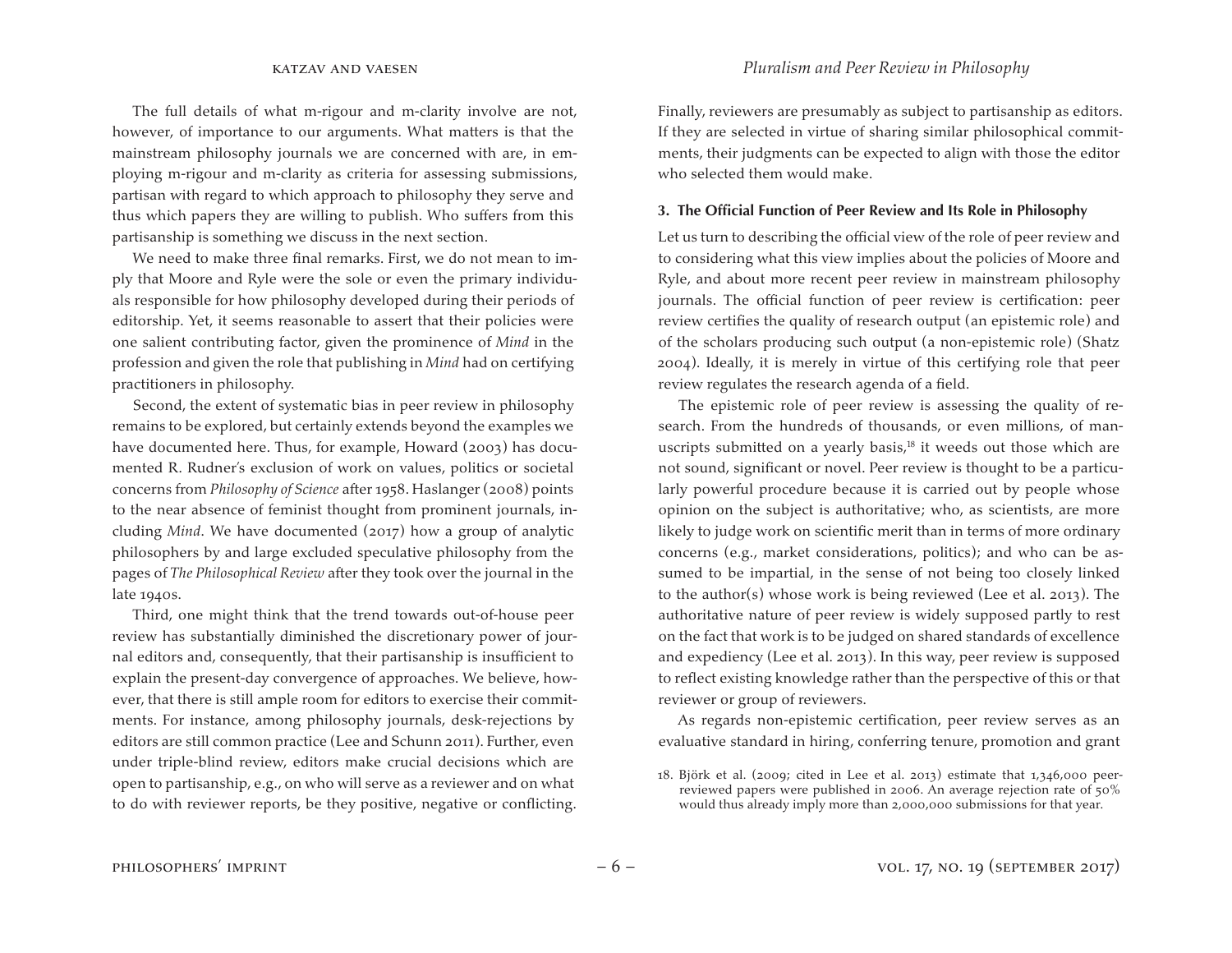committee decisions. Peer-reviewed articles are taken to demonstrate a scholar's ability to (continue to) contribute to a field, in a way recognized by that field and, at least in comparison to invited contributions, independently from the scholar's personal and professional networks.

For our purposes, what matters is that, from the standard perspective just described, the partisan approaches of Moore and Ryle during their editorships of *Mind* should be avoided in peer review. The epistemic role of peer review was undermined because the epistemic standards of evaluation employed during these editorships were not shared among the scholars served by the editorships.

Things get more complicated when it comes to more recent partisanship about approaches to philosophy. It is natural to think that the community currently served by, say, *Mind* just comprises contemporary, mainstream philosophers. This community does, it might be suggested, share standards for evaluating philosophical work. Thus it might be thought that, although the journal has recently been partisan about how philosophy should be carried out, its peer review practices have been in accord with the standard requirements of peer review.

Such a line of thought is, however, too quick. *Mind* and other prominent journals collectively play an important role in determining how resources such as jobs, funding and research time are distributed among academics working, and seeking to work, in academic philosophy in the United States of America, the United Kingdom and other countries. Accordingly, the community these journals serve extends well beyond those who accept the standards of mainstream philosophy; it includes, for example, many working in African philosophy, feminist philosophers critical of mainstream philosophy, many continental philosophers and many of those who see themselves as trying to bridge the analytic-continental divide. The community in question also includes those who are not quite a good fit for any particular widely adopted approach to philosophy. The journals being considered are thus, deliberately or not, partisan about whom they support

from among those they influence within the community of actual and potential academic philosophers.19

# **4. Epistemic and Moral Problems with Peer Review in Mainstream Philosophy**

Our discussion thus far has aimed to be descriptive. The question remains whether peer review that is partisan in the way it was under Moore and Ryle, and, with all the differences acknowledged, in the way that it still is in prominent mainstream philosophy journals, should be avoided. In this section we argue that it should be avoided in the context of mainstream philosophy, at least if feasible. We argue, first, that there is no good reason to prefer the approach of mainstream philosophy, including its emphasis on m-clarity and m-rigour, over available alternatives and, second, that there are good epistemic and moral reasons for avoiding partisanship in peer review. In the next section we argue that, given how easy it is to improve current practice, it should be improved.

A popular argument for scepticism about philosophy, namely *the argument from disagreement*, can be used to support the claim that there is no good reason to prefer the standards of mainstream philosophy over available alternatives. The argument from disagreement concerns (at least) disagreement about the correctness of answers to substantive philosophical questions, that is, about the correctness of philosophical positions, including philosophical pictures, theories and definitions. The starting point of the argument from disagreement is the observation that philosophy is characterized by pervasive, persistent disagreement between epistemic peers about what the correct answers to substantive philosophical questions are. Given this observation, the argument would have us infer that philosophy cannot settle substantive philosophical questions in an epistemically

<sup>19.</sup> This does not mean that, on the standard perspective of peer review, journals specializing in specific approaches are generally biased in a problematic way. Such specialization might, for example, have limited influence on those not sharing in the specialization, or might even serve to provide a temporary correction to a bias against an approach.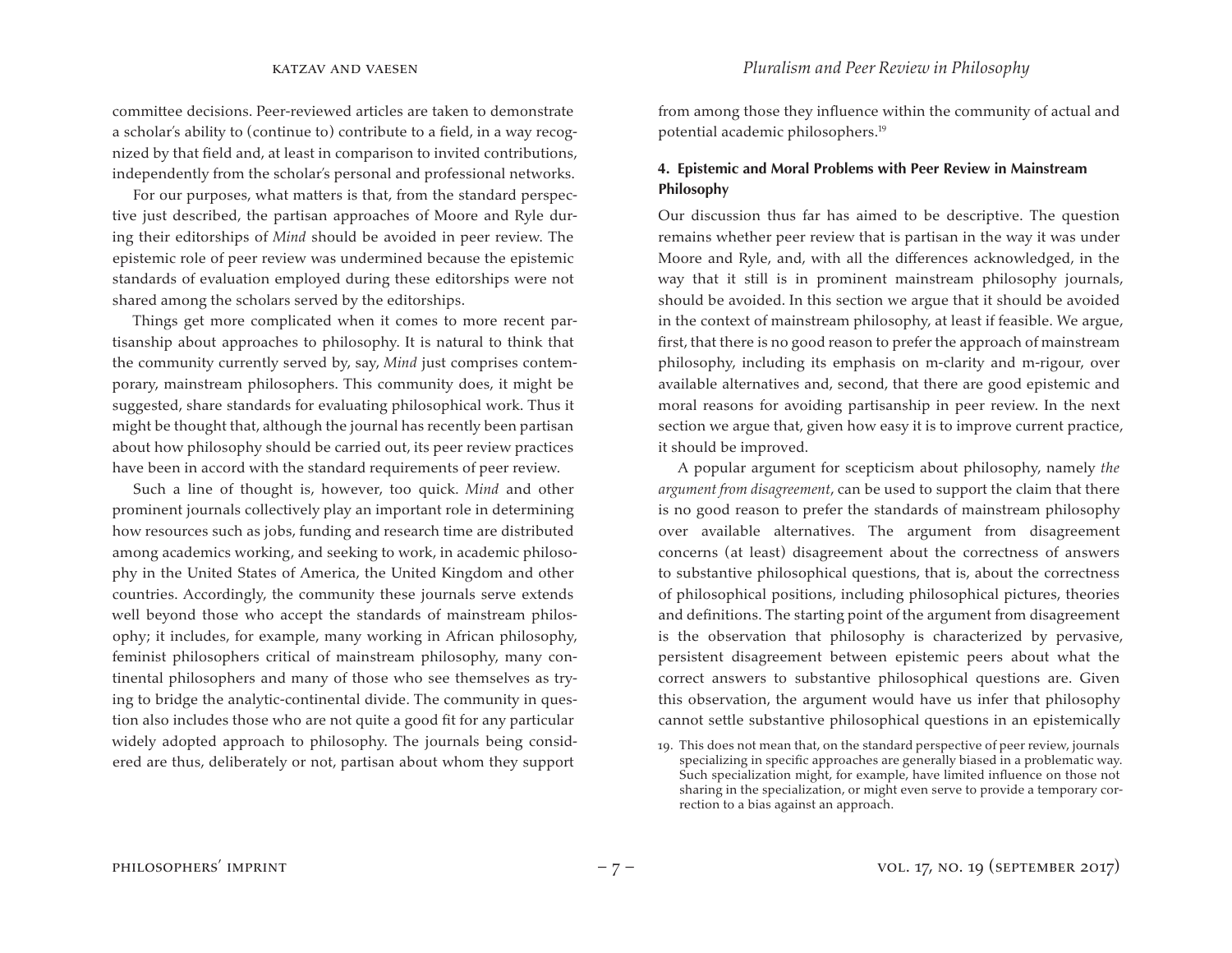acceptable way (see, e.g., van Inwagen 2004; Gutting 2009; Brennan, 2010; Frances 2010; Dietrich 2011; Kamber 2011; Sosa 2011; Plant 2012; Kornblith 2013; Lycan 2013; Goldberg 2013; Chalmers 2015; Matheson 2015; Haack 2016).

Whether the argument from disagreement succeeds in undermining some set of standards for assessing philosophical work might depend, to begin with, on the extent to which the standards in question are and have been employed. If the standards have been employed only to a limited extent, then the existence of disagreement in philosophy might be thought not to undermine the supposition that they are able appropriately to settle disagreements. Thus, for example, Williamson (2007, p. 286) seems to suggest that rigour and clarity are still largely absent from much of mainstream philosophy, even though, on his view, the best of mainstream philosophy realises them more persistently than they have been realised in the past. If Williamson is correct, then perhaps disagreement in mainstream philosophy is largely a matter of the unfulfilled potential of rigour and clarity. Kamber (2011), to offer another example, suggests that it is experimental philosophy that may grow to enable overcoming disagreement in philosophy.

A standard response to claims that philosophy is about to be put on a firm footing is to point out their unsuccessful history, a history that appears to undermine similar claims made in the present (see, e.g., Hacker 2009; Brennan 2010; Chalmers 2015). A further response relates specifically to mainstream philosophy. If the claim that mainstream philosophy is by and large far from instantiating some set of standards is to block the argument from disagreement, even the supposedly very best of mainstream philosophy cannot be supposed substantially to meet the standards in question. For if the very best of it substantially meets these standards, the ability of the standards acceptably to settle the questions at hand will still be undermined. The candidate best results of mainstream philosophy are subject to much the same disagreement as are other parts of philosophy. As many (e.g., Kornblith 2010 and Sosa 2011) have put it, disagreement in philosophy,

including mainstream philosophy, is pervasive; it leaves no answers to substantive issues within philosophy untouched.

A more popular response to the argument from disagreement is that the appropriate standards for accepting answers to substantive philosophical questions are low enough so as not to be rendered problematic by the disagreement we find among philosophers (see, e.g., Brennan 2010; Sosa 2011; Goldberg 2013; Siepel 2016). This response acknowledges that if reliability is demanded of standards for accepting answers to substantive philosophical questions, then no acceptable standards are to be found. But, we are told, the relevant standards of acceptance in philosophy should not be so high. Thus, for example, Sosa writes that philosophy, art criticism, politics and morality are an essential part of life and that, accordingly, we need to pursue them with what good standards we have, even if these are not those of science (2011, p. 200). Similarly, Goldberg (2013, p. 289) tells us that in contexts where, as in philosophy, the standards of justification and knowledge cannot be met and it is agreed that there is a need for information on certain topics, lower epistemic standards can license assertion.

The just-mentioned proposals according to which answers to substantive philosophical questions need not be reliably arrived at might provide an appropriate response to the argument from disagreement, but it is one that makes partisanship about mainstream philosophy unreasonable. The proposals themselves, note, do not distinguish between different approaches to philosophy; the claim is that philosophy as such can proceed with less than reliable standards. The proposals thus, and despite often being made by representatives of mainstream philosophy, do not bring with them arguments as to why we ought to prefer specific approaches to philosophy, such as those emphasising m-clarity and m-rigour. Indeed, it would be hard to defend partisanship about mainstream philosophy as a whole by appeal to what is needed, or valued, from a human perspective as such. As Kitcher points out (2011), it is a challenge for much of mainstream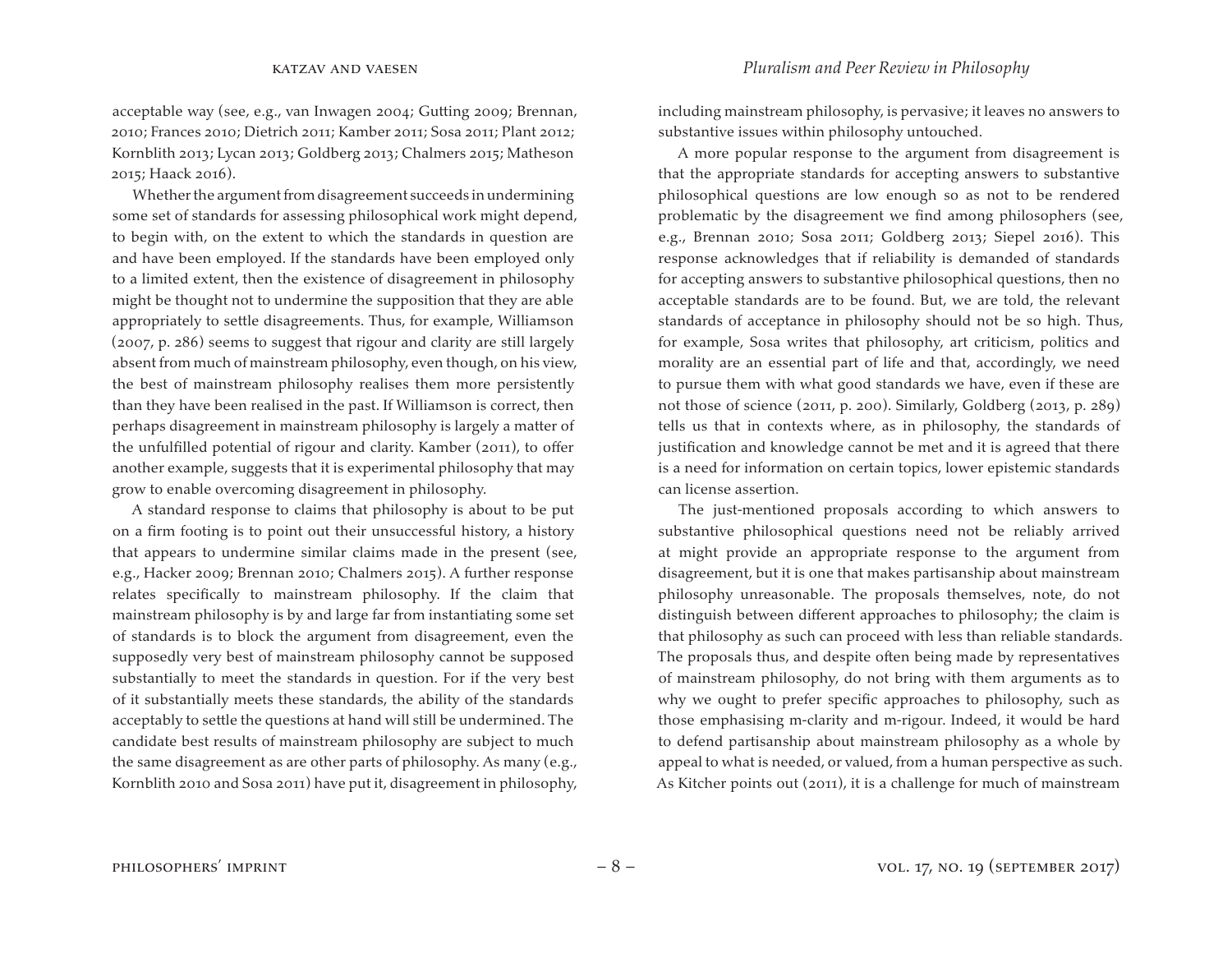philosophy to show that it reflects human needs and values, except perhaps those of its practitioners.

In any case, the need for answers to philosophical questions will at best serve to place weak constraints on the standards of assessment used in philosophy. That we need to, or should, address philosophical, political, ethical and aesthetic questions in some context might plausibly be thought often to require a modicum of clarity and argumentation; it, however, does not seem to require the peculiar standards associated with any specific approach to philosophy, something that is made clear by societally relevant, non-mainstream philosophy, including philosophical literature and art.

Similar considerations apply to the suggestion that m-clarity and m-rigour, and mainstream philosophy more broadly, should be pursued because they promote values other than truth and other than what we clearly value qua humans, e.g., elaborate philosophical positions, the systematic noting of distinctions, m-rigour and m-clarity themselves and so on. Thus, one ought to wonder whether the argumentative apparatus of mainstream philosophy is needed in order to have its distinctions or its elaborate philosophical positions. More broadly, non-mainstream philosophical approaches promote many of the same valuables; they, of course, also promote their own alternatives to m-rigour and m-clarity. In any case, promoting what might be valuable in mainstream philosophy is not in tension with the pursuit of non-mainstream approaches to philosophy, so the wish to pursue whatever it is that mainstream philosophy provides is hardly reason for partisanship.20

Thus far, our discussion recommends responding to the argument from disagreement by accepting that no philosophical approach has been established to be a reliable means of answering substantive philosophical questions and trying nevertheless to legitimate some standards of acceptance in philosophy. We have also suggested that, once the reliability of mainstream philosophy is held to be an open issue, there appears to be no good reason to prefer its standards. We now turn to arguing that there are good reasons to avoid partisanship in peer review in philosophy. Our argument proceeds in two steps: first, we argue that there are (among mainstream, and thus among contemporary, philosophers) no intersubjectively established grounds for taking available philosophical approaches to be reliable means for settling substantive philosophical questions. While the argument from disagreement supports the conclusion that there are no good reasons for thinking that available approaches are reliable, our focus now is on the absence of any agreed reasons for thinking that available approaches are reliable. We do not deny that there is widespread agreement among mainstream philosophers about how to do philosophy. Our point is that, nevertheless, mainstream philosophers who have examined the issue of the reliability of philosophy do not provide agreed grounds for supposing that any available approach to philosophy is reliable. Second, we argue that, in the absence of intersubjectively agreed grounds for taking available approaches to philosophy to be reliable, there are good epistemic and moral reasons not to prefer any particular available approach to philosophy in peer review.

On what basis do we claim that there are no intersubjectively established grounds for taking available approaches to philosophy to suffice reliably to settle substantive philosophical questions? We base this claim on a reading of a body of literature that has already been extensively cited in our discussion of the argument from disagreement. While the history of the argument from disagreement goes back at least to the Pyrrhonists (Sextus Empiricus, I, 178) and extends beyond the boundary of mainstream philosophy (see, e.g., Vattimo 2000; McCumber 2013), our focus has been on its discussion within mainstream philosophy. This discussion does not include an argued, largely agreed conclusion that some philosophical approach or another is

<sup>20.</sup> Rescher (1985) responds to the argument from disagreement by distinguishing between our attitude to philosophical claims when practicing philosophy and our attitude to such claims when reflecting on philosophy. According to Rescher, the argument from disagreement affects only the latter. We agree with Plant (2012), however, that one cannot separate reflection on philosophy and philosophical practice. Philosophical reflection is applied in peer review, awarding of funding for research in philosophy, hiring and firing and so on.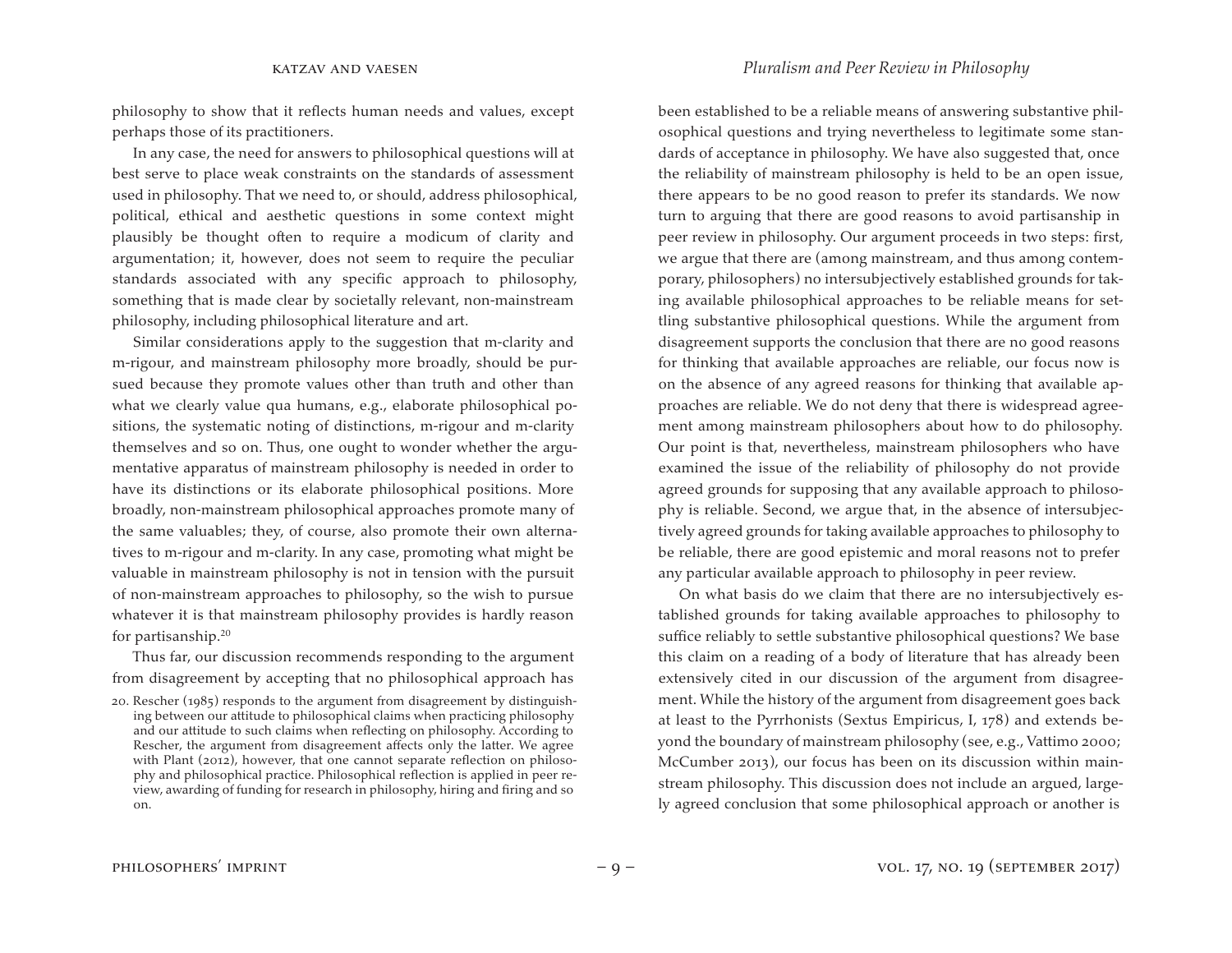reliable. By implication, contemporary philosophy does not include such agreement.

Gutting is, in comparison with most other mainstream philosophers who have recently written about the availability of philosophical knowledge, optimistic about what philosophical knowledge has been achieved. He argues that we have a substantial body of philosophical knowledge, one that comprises knowledge of philosophical distinctions and of which answers to philosophy's ultimate questions are currently viable — that is, can be defended and elaborated upon in philosophical discussion (Gutting 2009 & 2013, p. 135). This might suggest that, according to Gutting, philosophers are able reliably to settle some philosophical questions. But Gutting's two sorts of philosophical knowledge do not include knowledge of answers to what we have called substantive philosophical questions. Other relative optimists about philosophical knowledge tend to hold similar positions (see, e.g., Chalmers 2015). Hanna (2015) is perhaps particularly optimistic and maintains the existence of some philosophical knowledge of answers to substantive philosophical questions. So, although he does not explicitly address the issue of the reliability of philosophy, he may well suppose that philosophers are able reliably to settle substantive philosophical questions.

The majority of those mainstream philosophers who have recently addressed the question of the existence of philosophical knowledge are less optimistic than Gutting. They emphasise the extremely limited existence, or even nonexistence, of philosophical knowledge and are explicit that we do not know the answers to substantive philosophical questions. These philosophers do not think mainstream philosophy provides us with a reliable philosophical approach. Lycan (2013), for example, responds to Gutting, arguing that there is not even much philosophical knowledge of the sorts Gutting claims there are. Haack (2016) tells us that philosophy is not a discipline with ideas ranging from the solid through to the speculative; it is all speculative. Matheson (2015) tells us that philosophical investigation is unlikely to bring us closer to the truth. Sosa (2011) and Brennan (2010) write

that philosophical methods are unreliable. Kitcher (2011) writes that philosophers have no expertise. And so on.

There are, to be sure, arguments for the claim that philosophy's, and in the recent literature this usually means "mainstream philosophy's", approach is reliable. But these are as contested as any philosophical thesis. Gutting claims that there is no reason to justify philosophy's approach, because it proceeds to develop knowledge in much the same way as science does, that is, via the use of deductive, inductive and abductive inference (2009, p. 229). Yet the literature also contains many who argue that philosophy is not like science, including, most obviously, those already cited as being sceptical about philosophy. Williamson (2007) goes further than Gutting and offers an argument for optimism about philosophy. He tries to justify reliance on intuitions about particular cases in philosophy by claiming that doing so is merely an instance of our more general ability to reason with the help of counterfactuals. This argument, however, does not tell us that there is philosophical knowledge of answers to substantive philosophical questions. There are also many objections to the argument (see, e.g., Buckwalter 2014; Machery 2015).

Let us accept, then, that there are no intersubjectively established grounds for taking any available approach to philosophy to be reliable. Why conclude from this that no particular set of standards, including m-clarity and m-rigour, should be preferred in peer review? Our first argument for doing so is based on epistemic considerations. The recent mainstream literature on the existence of philosophical knowledge does not, as we have seen, distinguish between established approaches to philosophy. All approaches that have been extensively tried out are supposedly equally suspect with regard to reliability, and there is supposedly no agreed epistemic basis for preferring one of these approaches over another. Some approaches might claim that, since they are relatively new, they have more potential for improving the situation in philosophy than do other approaches; but whether this promise will be fulfilled remains to be seen. In such circumstances, it would seem to be a mistake to favour any one approach collectively.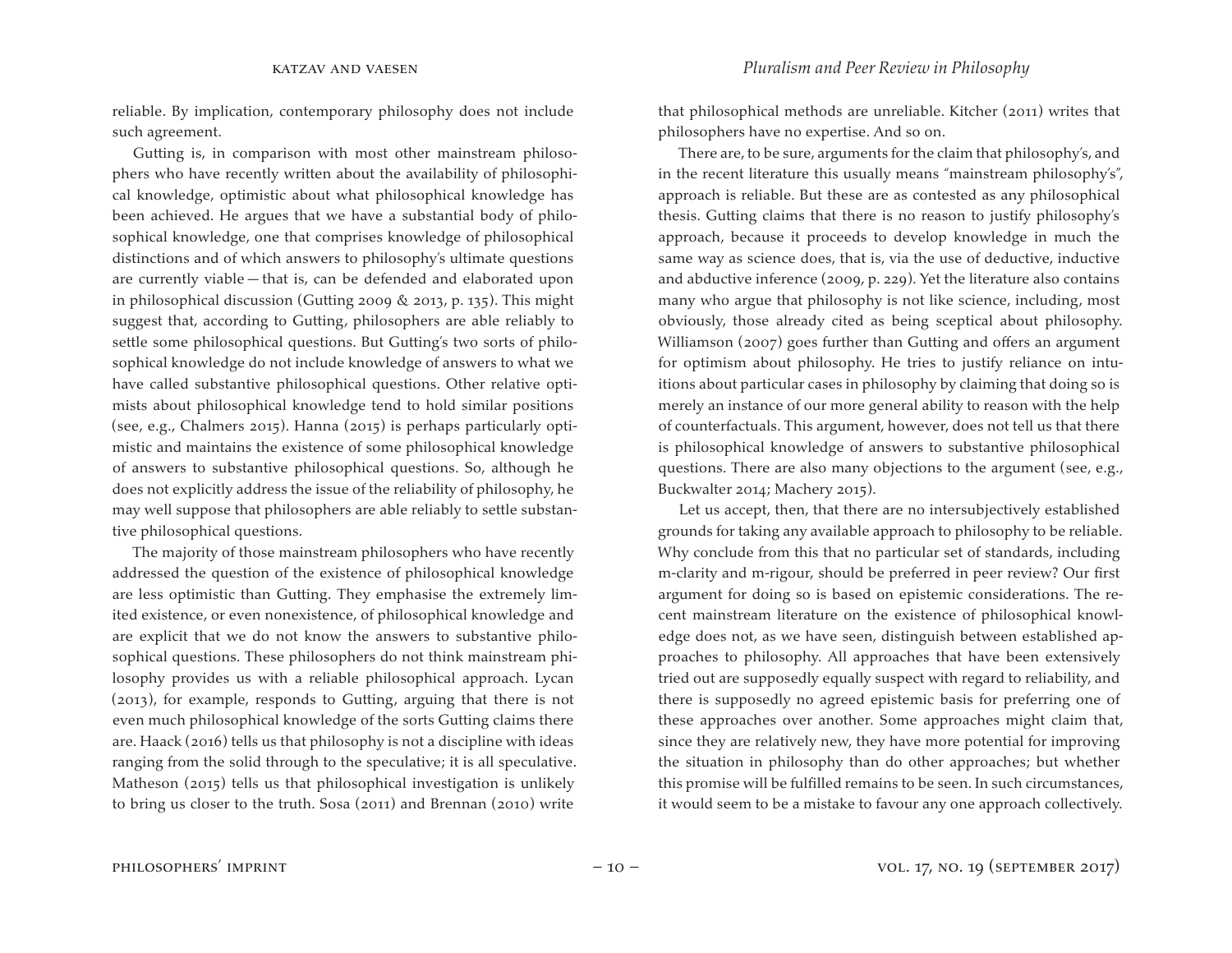Given uncertainty about the reliability of available approaches, it makes sense to hedge one's epistemic bets and to try out these approaches as well as novel ones.

From a moral perspective, it seems problematic to prefer papers on the basis of standards that have not been intersubjectively established to be reliable. It is, to begin with, problematic in that the standards in question are treated as standards by which to judge the truth-conduciveness of work on substantive philosophical issues and yet it is clearly an open issue whether they are appropriate standards for doing so. Honesty suggests that, in cases of collective uncertainty such as that of philosophy, the standards for assessment should reflect the various approaches taken by *all* those competing for the same academic resources.

In addition, we need to consider the non-epistemic role of peer review. As mentioned in Section 3, peer-reviewed papers are widely used to decide how to allocate valuable, public resources (e.g., grants, academic positions, etc.). Consequently, standards for assessing philosophical articles indirectly regulate the distribution of such resources. The standards will, accordingly, be unproblematic only insofar as they reflect the goals of the proprietors of the resources in question. In particular, standards that lead to a partisan distribution of resources among researchers might be unproblematic only if the proprietors of the resources in question have deemed it acceptable that the resources be distributed in a partisan way. The sources of funding in philosophy, e.g., government funding or tuition fees, do not typically provide approval for the partisan allocation of their resources.

Worse, it is only in special circumstances that partisanship on the basis of something like views might reasonably be tolerated, even if with reservations. Most obviously, such partisanship might sometimes be tolerable when it is not funded by taxes and is sufficiently limited in its impact on the society in which it occurs; it might also be tolerable when the partisanship is that of an institution that is particularly important to the cultural or religious life of the countries where it is located and is to some extent compensated for. But mainstream

philosophy is, by and large, funded by taxes and is not usually taken to be particularly important to the spiritual life of the countries in which it thrives. Finally, the partisanship we have been discussing might be tolerable when there is no feasible alternative. As we will see in the next section, however, improving the situation we find in mainstream philosophy is feasible.

It might, in response, be observed that contemporary philosophy is diverse and that some philosophy journals cater to non-mainstream approaches to philosophy; other avenues of publishing further enhance diversity in the field. But this merely tells us that non-mainstream approaches have some avenues of development, not that the substantial epistemic and moral biases in our field are not as we have described them. Moreover, even where non-mainstream approaches to philosophy are favoured, the tendency is to favour non-mainstream *schools* such as phenomenology, post-structuralism, speculative realism and so on. Our arguments do not favour approaches to philosophy adopted by schools over more idiosyncratic approaches.

Another response might be that we are wrong regarding the need to have intersubjectively established grounds for taking standards for assessing philosophical claims to be reliable before we are entitled to assume that they are reliable. Williamson (2011) claims that philosophy is, from a sociological perspective, a normal academic discipline and that there accordingly is a presumption that its practitioners have real expertise about issues in philosophy. Such a presumption obtains, according to Williamson, because progress requires it; if we insisted that all claims to expertise be tested, progress would grind to a halt. Accordingly, Williamson claims, it is up to critics of an established philosophical approach to show that it does not lead to knowledge rather than for its practitioners to show that it does. Thus, one might add, it would arguably be up to critics of mainstream philosophy to show that it is unreliable when it comes to substantive philosophical questions rather than for its practitioners to show that it is reliable. Without something like the argument from disagreement, there would be no problem with the approach of mainstream philosophy.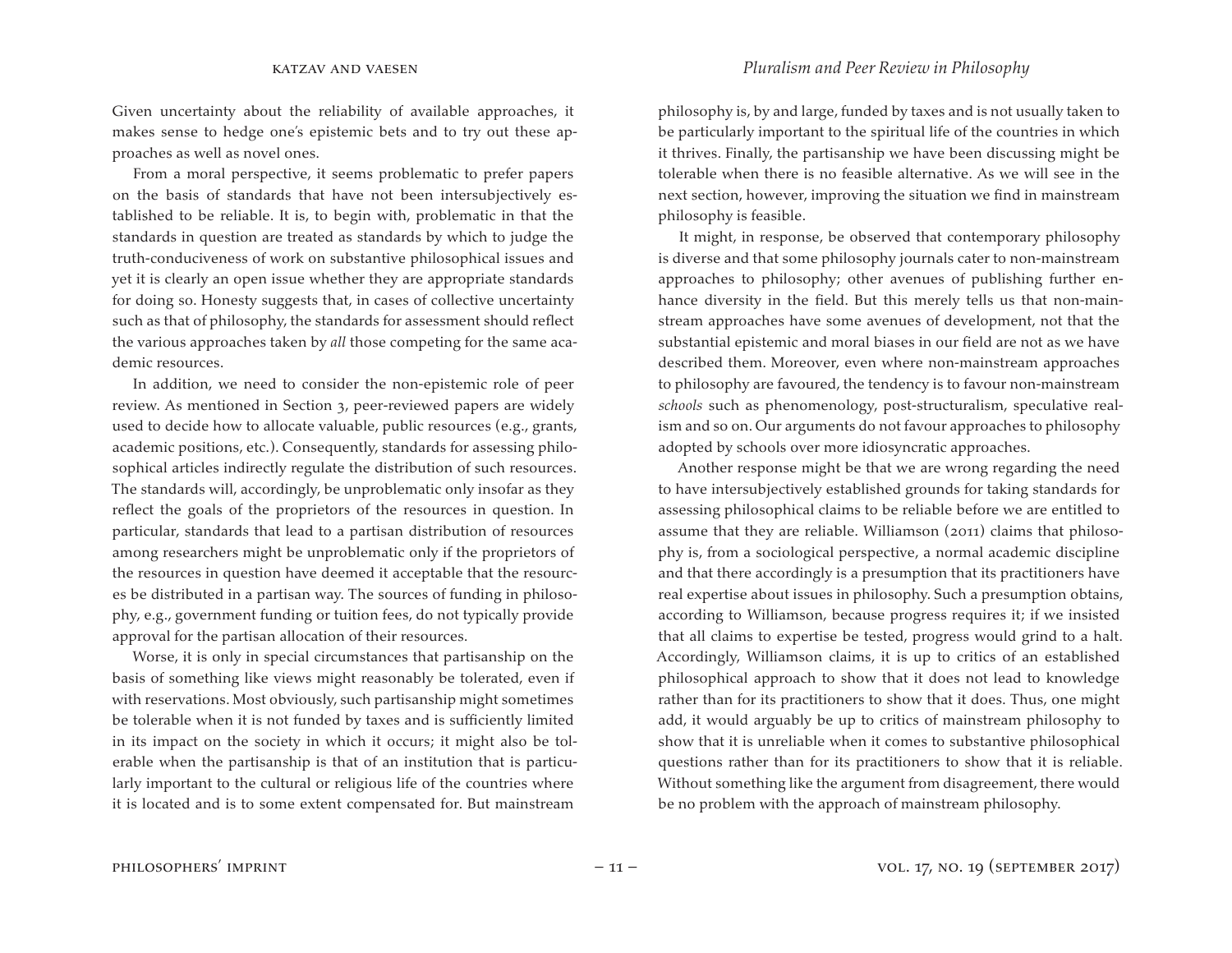To begin with, however, the above argument fails to establish that there is a general presumption that normal academic disciplines are reliable. For we do not have to choose between presuming that disciplines are reliable and showing that they are reliable. It is possible, for example, simply to let academic philosophers proceed in the hope that philosophy might progress on substantive issues. One might also allow academic philosophers to proceed because what they do is of value irrespective of whether they might make progress. Further, even if there is a general presumption regarding the reliability of normal academic disciplines, the argument from disagreement does undermine this presumption in the case of mainstream philosophy. The argument suggests that there should be no presumption favouring the reliability of any approach to philosophy. In any case, there is no general presumption regarding the reliability of normal academic disciplines. Since resources spent on research need to be justified in general, and with respect to their distribution among academic disciplines, research in a discipline cannot simply be presumed to be reliable. So too, the approaches employed by academic disciplines, including that of mainstream philosophy, are potential sources of harm; for example, mainstream philosophy's role in education, including in ethics and logic classes, is a potential source of harm. This means that the approaches of academic disciplines cannot simply be presumed to be reliable.

The absence of established-to-be-reliable approaches in philosophy, along with the observation that academic philosophy needs to justify its place in the world, might give rise to despondency about philosophy. Why, it might be asked, should one do philosophy at all, never mind do, and fund, academic philosophy? With regard to philosophy in general, we have already noted that it is practically unavoidable as well as that it is of value, and one can make a case for its value by, for example, building on philosophy's historical role in shaping societies, cultures, the sciences and individual lives, and by bringing out its aesthetic and other non-epistemic virtues. However, the arguments that we have developed concern only the reliability of approaches to

philosophy; they leave untouched the question whether philosophy is of value for reasons other than its reliability. We have, accordingly, not provided an argument for thinking that philosophy, in general or even in it is current academic form, is not of value and thus do not now have to address such a worry. Even were it to turn out that mainstream academic philosophy is not of sufficient value to justify its current place in academia, this would be tangential to our claims here. The problems we have identified with it in its current form, as well as our proposals for its modification, stand irrespective of whether further, more radical changes are needed.

On a final note, one may wonder why our arguments should be accepted if they require accepting that available philosophical approaches, including whatever ours amounts to, are not established to be reliable. To begin with, note that we have been examining an issue that needs to be decided in practice, namely that of how to manage publishing in philosophy. We have acknowledged that lower standards of assertion may well be acceptable in such contexts. This acknowledged, the question is whether the standards that we have met in this paper suffice in order to contribute, by means other than guaranteed-to-bereliable output, to addressing the issue of how to manage peer review in philosophy. In response, note that we have aimed to provide a paper that addresses the relevant literature in mainstream philosophy and that goes substantially beyond that literature, and we have aimed to do so with enough m-clarity and m-rigour so as to encourage further discussion of the issues we have raised.

A second response concerning the unproven reliability of our approach is Pyrrhonist in nature. Pyrrhonist scepticism can plausibly be thought of as aiming to undermine the positions of its opponents not by accepting certain arguments against the opponents' positions, but by dialectically leading the opponents to the conclusion that their positions are self-refuting (Castagnoli 2010). Similarly, we have aimed to use the existing literature about disagreement in mainstream philosophy, along with substantial concessions to the demands of m-clarity and m-rigour, in order to challenge the commitment to m-rigour and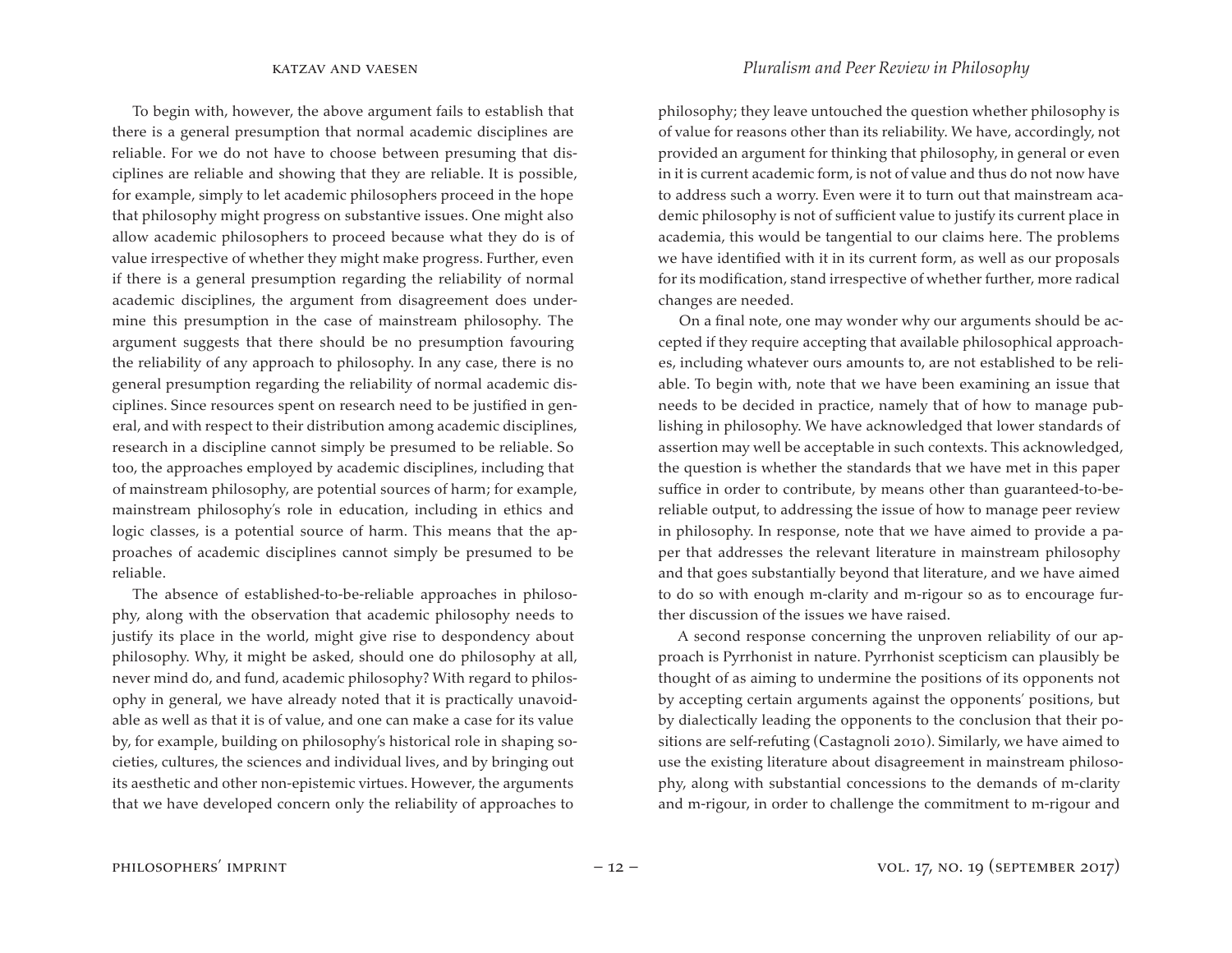m-clarity in peer review. If one is committed to the mainstream approach, then one's own approach suggests that the claims of this paper should be engaged with.

# **5. Restructuring or Replacing Peer Review**

Two desiderata for adequate review processes in philosophy journals are suggested by the previous section. The first desideratum is that these processes should treat all available and proposed standards of acceptance in philosophy as epistemically equal (irrespective of who puts them forward). This desideratum is suggested by the thought that pluralism about philosophical approaches makes sense given the lack of an established-to-be-reliable philosophical approach. The second desideratum is that review of philosophical work should include evaluating such work in light of the novelty and significance of its contribution to addressing philosophical questions that we need to address as humans, and indeed, more broadly, in light of its contribution to developing thought in ways that are of value. This desideratum is suggested by the observation that, plausibly, addressing questions that we need to address and developing thought constitute an important part of what is of societal value in philosophy apart from its potential ability to answer substantive philosophical questions in a reliable way.

Both of our desiderata clearly recommend that approaches to philosophy according to which it has something other than the correct answers to its questions as a goal  $-e.g.,$  literary value, suspension of belief, a purely heuristic role in discovery — should be included among the repertoire of approaches to philosophy. The second desideratum also recommends pluralism in approaches to philosophy, as the historical record shows that a wide variety of philosophical approaches, including the proposal of novel approaches, have been of value.

We emphasise that, while our arguments recommend taking different standards of acceptance in philosophy to be epistemically equal, these arguments do not suggest that all philosophical work be treated as being equal in the review process. In particular, our

arguments do not suggest that all work be judged equal with regard to its novelty and significance. Indeed, plausibly, novelty and significance can often be reasonably estimated; the significance of philosophical work can sometimes be estimated because it includes societal importance and societal impact as well as aesthetic and other non-epistemic virtues. Thus, overall, our desiderata do not mean that anything goes in deciding what to publish in philosophy. For example, it is clear that student-level work, as well as work that consists solely in affirmations based on scripture, is very unlikely to meet our second desideratum; such work is unlikely to contribute anything novel or significant to our discussion of philosophical questions. In addition, philosophy that aims to be relevant to some practice or another will be constrained by the standards of that practice. Insofar as it is to inform a practice, philosophy will have to make use of the standards for clarity and rigour of that practice, including of the practice's requirements regarding empirical evidence.

At the same time, our epistemic and moral case for pluralism means that acknowledging significance as a constraint on evaluating philosophical work should not justify an appeal by philosophers to significance in order to set up any kind of new, highly selective criteria for publication instead of m-clarity and m-rigour. Indeed, our desiderata call for far more philosophical freedom than is currently common in prominent journals. We, for example, see no in-principle epistemic problem with an approach to philosophy that, following Pyrrhonism, allows weak arguments a legitimate place in reasoning (Sextus Empiricus, III 280–281). So too, we allow approaches to philosophy which, like Neoplatonism and other forms of mysticism, leave open or reject the possibility that philosophical knowledge is articulable in clear or literal language. Appeals to the truth of scripture will be acceptable when they are part of work that, as a whole, contributes to philosophical thought, e.g., that is novel and societally relevant. And, since not only available approaches will count as acceptable, there will be room for non-academic philosophers, as well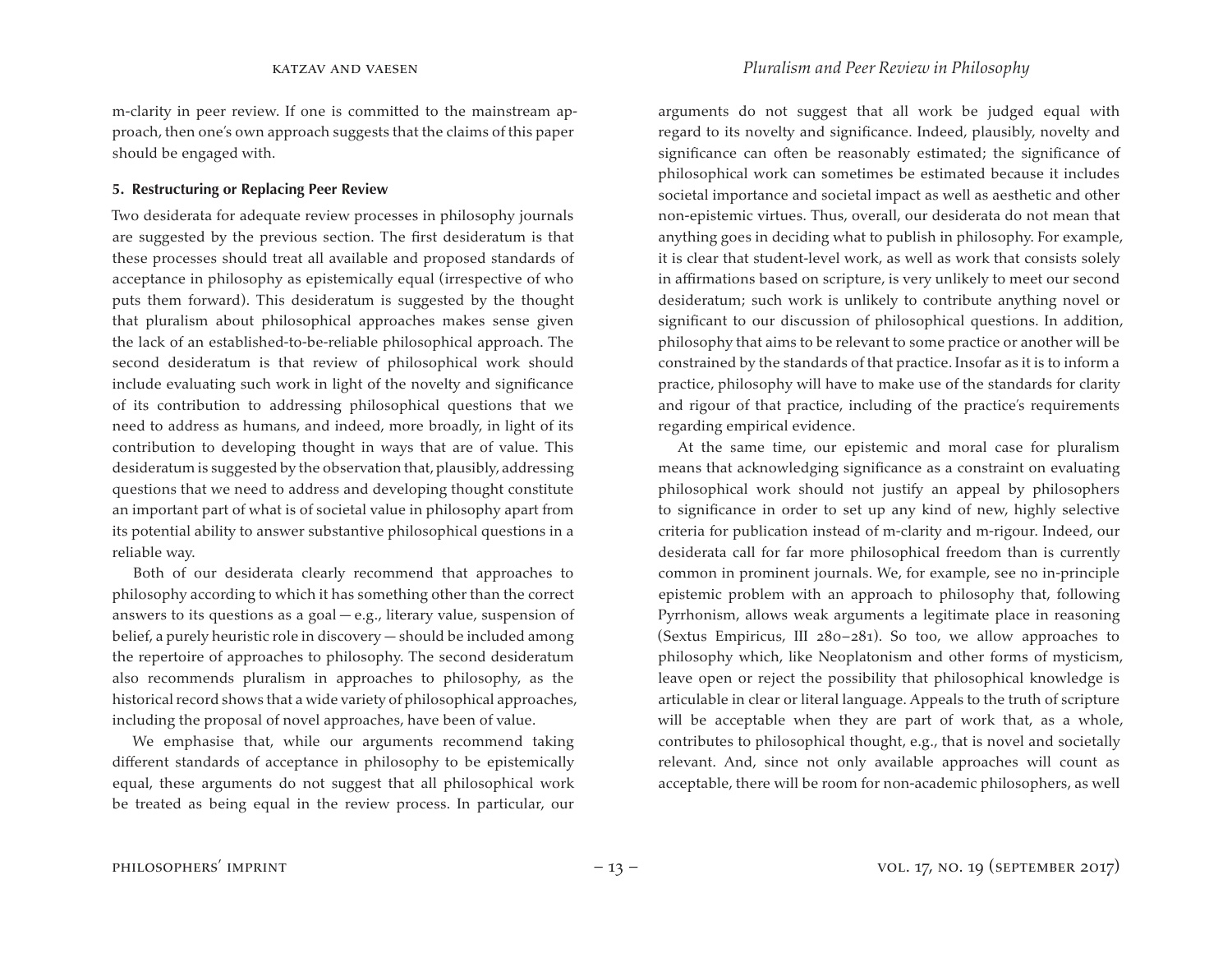as academic philosophers who are in a minority, to put forward their own proposals about how to do philosophy.

The question that remains for us in this section is what, if anything, the two desiderata just outlined, and the underlying motivation for these desiderata, suggest about how peer review in philosophy journals should change. After all, one might acknowledge that peer review as currently practiced in mainstream philosophy fails to meet our desiderata while insisting that doing better in this regard is not feasible. We now argue that this response is untenable and do so by proposing, in a programmatic manner, ways of improving on the present situation, including some that are relatively easy to implement.

With regard to fostering pluralism of approaches in philosophy, the easiest option is for journals to adopt editorial policies that are pluralist about approaches to philosophy and, correspondingly, for them to diversify their editorial boards and review committees so that each paper is assessed by standards that match its approach. *Mind* has, very recently, partly gone down this route. But while this route is an improvement on the current situation, it will, plausibly, not do full justice to the diversity of existing and potential approaches. If decisions about how standards fit articles' approaches are made in-house, that is, among only a selected group of individuals, there seems plenty of room for partisanship to undermine the pluralism of approaches we are proposing. For such a small sample will be unlikely to properly represent *all* available approaches. The review process itself faces similar problems. The restricted group that selects reviewers can be assumed to under-represent existing diversity; and the same holds for teams of reviewers, which usually consist of no more than three individuals.

A further change that retains the basic setup of the current peer review system would be to lower the bar for acceptance. Journals could set rejection rates at, say, around 60% rather than at above 90% (as currently is the case  $-$  see footnote 1). Lower mainstream standards of acceptance should make it easier for work to meet those standards while also fulfilling non-mainstream standards. At least initially, when the goal of placing papers in prominent journals might still be strong, some journals might have to publish far more in each journal issue. Higher volume could be handled financially and practically by moving to online-only publishing. Editorial policies would, of course, have to change in line with the higher acceptance rates, e.g., editors would be more inclined to accept papers where reviewers disagree.

Additionally — also easy to implement — journals might disclose, at the time of article publication, relevant review reports (with optional blinding of reviewer names), author responses and editorial decisions. Aside from likely improving the quality of refereeing, these measures would at least partly accommodate worries of partisanship regarding approach as well as provide an important opportunity for discussion of approaches to philosophy. In order to make progress on questions related to, for example, m-clarity  $-$  when it is instantiated, whether it is truth-conducive, etc.— it would be advisable to have a broad audience engaging with particular cases in which m-clarity judgments are made; and it is precisely these sorts of judgments that will hopefully be part of the correspondence between editors, reviewers and authors when disagreement about the basics is substantial.

One might worry that a higher acceptance rate would mean lower standards of m-rigour and m-clarity in "top" journals. However, while it may mean that more published papers will fail to meet the current standards of these journals, it need not impact the work of those who are dedicated to m-rigour and m-clarity. Further, the improved review process should in fact be expected to result in stricter adherence to whatever standards are being applied in review. In any case, given that the main selling point of m-clarity and m-rigour has been their truthconduciveness, and given that it is unclear whether they are truthconducive in the context of philosophy, it is not clear that reduced emphasis on these would be problematic.

One might also worry that implementing the above suggestions would lead to higher total publication numbers in philosophy, to information overload for readers and to reviewers who are (even more) overworked. But if we assume that those submitting articles also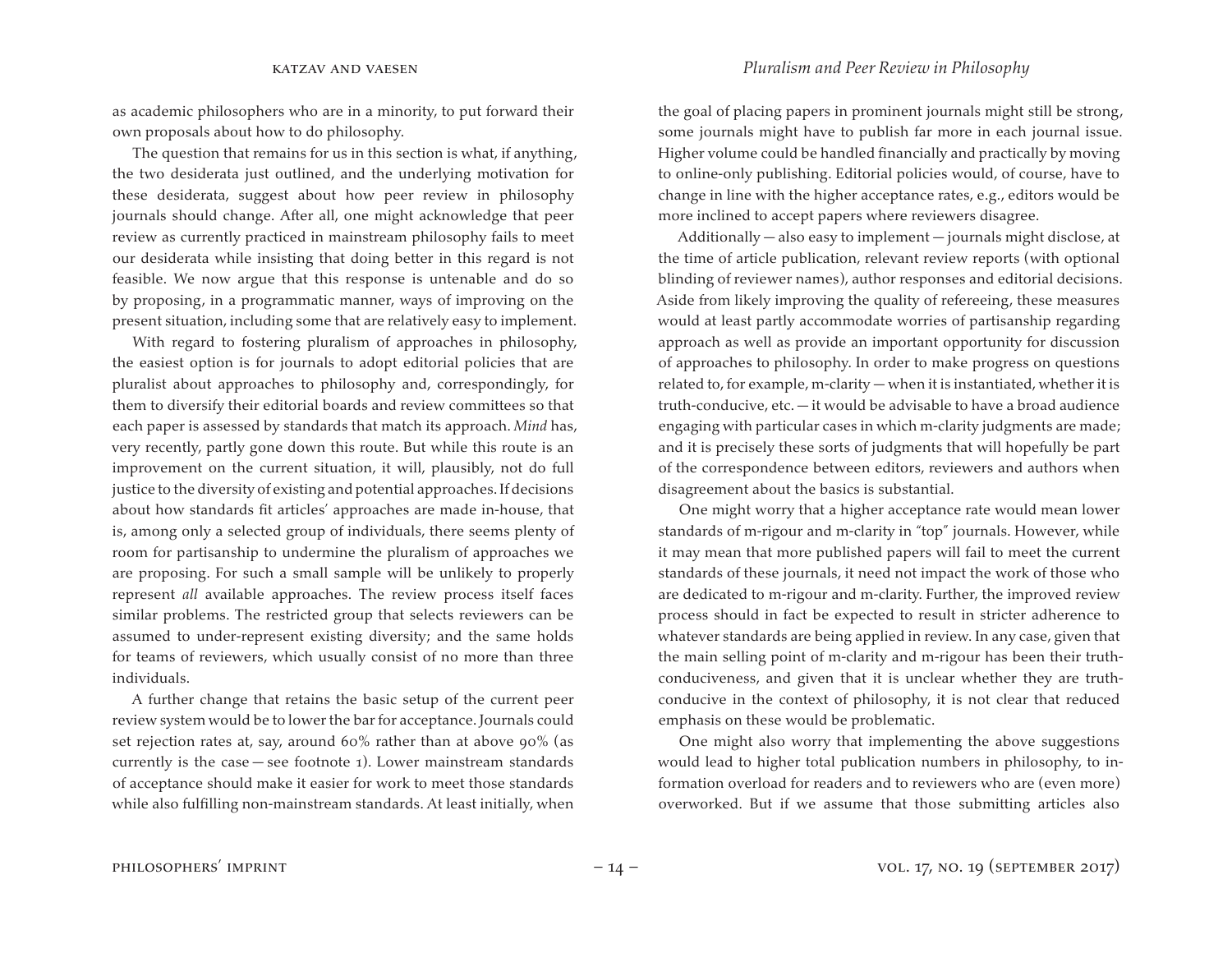review articles, that each article requires two reviewers and that each philosopher makes five submissions a year to journals, each philosopher will have to review only ten journal articles a year. As for information overload, scientists do not appear to engage any less with work published in high-profile journals with high acceptance rates and total publication rates, such as *Physical Review* and *PLoS ONE*. <sup>21</sup> Conferences, professional networks, email alerts, the ability to follow the work of particular individuals, blogs and so on seem to be sufficient to guarantee that messages of particular significance come across. There is no reason to suppose that it would turn out to be otherwise in philosophy. Further, it is not clear that lower rejection rates would substantially increase total publication numbers. For it is unclear to what extent the increase in publication numbers in currently hard-to-get-into venues would go along with an increase in total publication numbers; the increase in publications in previously hard-to-get-into venues will, after all, arise partly because papers they publish would have otherwise been published elsewhere. More importantly, if philosophers are reasonably confident that they will be able to publish their work, they may opt to improve the significance of their work rather than, or even at the expense of, paper quantity. Indeed, a context in which publications are much easier to come by than they currently are is likely to create strong incentives to change the institutional setup that academic  $philosophers$  work in  $-$  including the way in which they are certified as academics — so that they are required to distinguish themselves by means other than publication numbers. Academic philosophers will thus have strong incentives to do something other than spend their time trying to increase their paper count.

There remains, finally, the issue of how academic philosophers are to be certified if publication is relatively easy and publication venue no longer very important. There are, however, alternative ways of certification. Authors should get credited for their contributions to the philosophical discussion. An author may earn a reputation in virtue of the readership they reach (e.g., number and diversity of readers and of followers), in virtue of the amount of discussion their work provokes (e.g., number of substantive commentaries received, number of new papers it gives rise too) and in virtue of the content of the discussion of their work (e.g., successful objections handled, novel positions developed, high standards set and met).

Plausibly, raising acceptance rates and changing editorial policy still cannot do full justice to the diversity of existing and potential approaches. Moreover, plausibly, coming closer to doing so would require more inclusive policies regarding who participates in peer review, or even the elimination of peer review. A feasible way of broadening the participation in peer review involves following the public reviewing practice of most of the journals issued by the European Geoscience Union (EGU), including, e.g., *Earth System Dynamics* and *Climate of the Past*. Any paper which passes a basic quality check is put online and made available for public review and discussion. Designated reviewers and all interested parties may provide comments, and authors get the opportunity to respond. Based on the open discussion, the editor takes a decision on whether the piece is to be published as is, needs revision or is to be rejected. Going beyond EGU practice, one could add that papers may be assessed not only against approachappropriate standards set by the journal but also by author-selected standards. In order to ensure that the extra burden of commenting is taken up and rewarded, certification criteria should be extended to include criteria that take into account the care and effort spent on reviewing (e.g., credits from authors, number and variety of substantive comments made).

Blinding of authors' names is not part of the process at EGU and does seem to be redundant in the review process we have been

<sup>21.</sup> In the period 1948–1956, Physical Review, then the most prominent journal in physics, had acceptance rates of 80% for single-author papers, and of over 95% for multi-author papers (Zuckerman and Merton, 1971). Over that period, Physical Review published a total of 11,609 papers (minimally). In 2014, PLoS ONE had an impact factor of 3.234, despite its publishing 30,040 papers in total, with an acceptance rate of nearly 70%.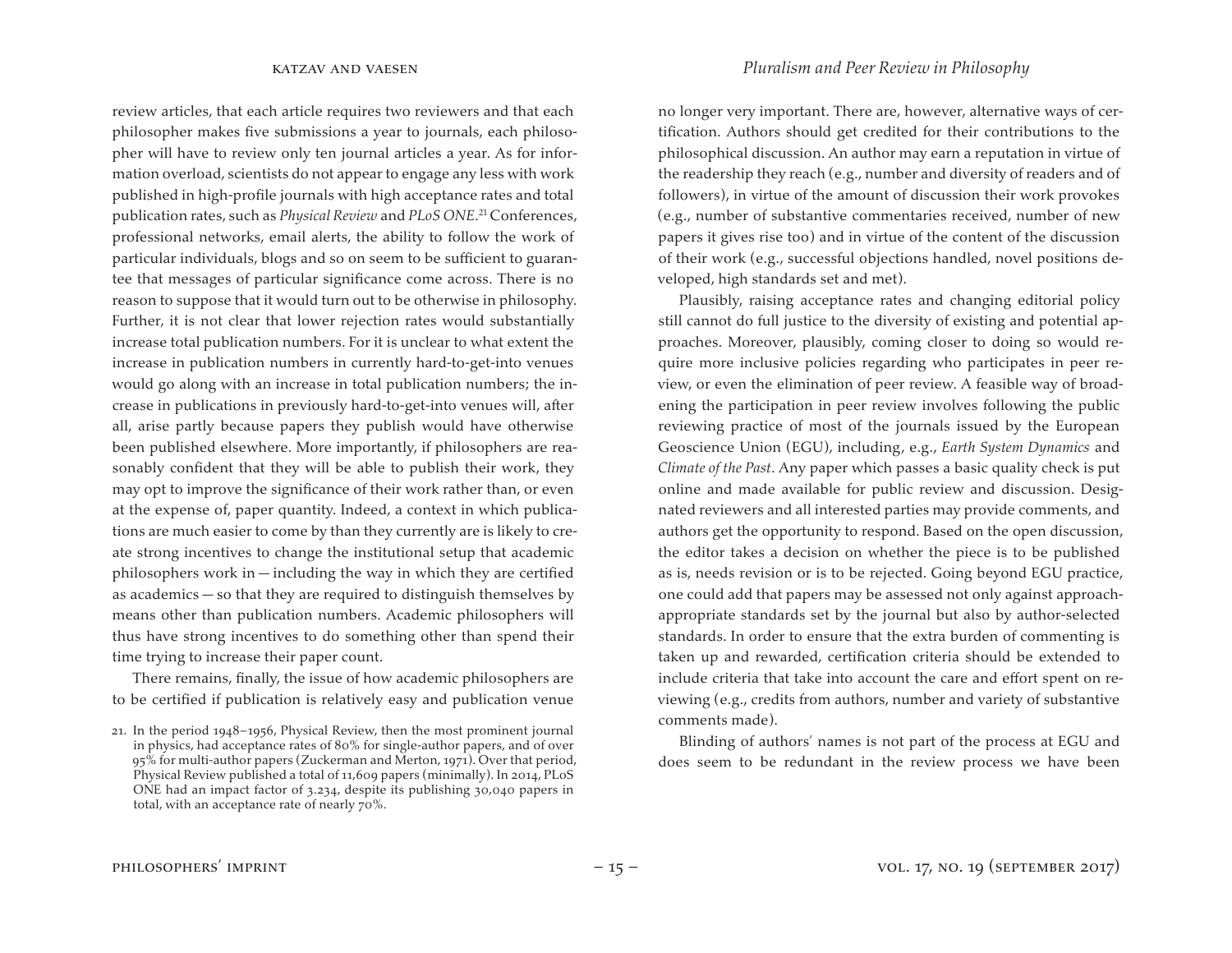describing.<sup>22</sup> Raising journal acceptance rates and diversifying review teams already helps to reduce the need for such blinding; these two steps presumably reduce biases relating to who authors are, e.g., those relating to their gender or seniority, by allowing much wider access to journals and broadening the group of people from which review teams are drawn. Making the peer review process public adds a further layer of critical scrutiny, one that makes bias easier to uncover and address. Optional blinding of reviewers is part of the review process at EGU and does still seem to be important insofar as some reviewers will need protection from some more influential reviewees.

There is an obvious way in which we can further improve the extent to which review is pluralistic. For we have still left review primarily in the hands of editors and relatively small groups of reviewers. And editors might still be partisan in their final decisions, and papers would probably still be assessed by relatively homogeneous, likely partisan subsets of the entire professional community, the latter due to the fact that neither authors nor reviewers are incentivised to engage with scholars and work outside their approach. This could be avoided by allowing authors to curate their own papers. Authors, rather than editors, would thus decide whether and how to revise in light of comments received, when to consider their papers to be final or to retract. Moreover, authors would record their decisions and the subsequent reception of their work in a public way, alongside their published work.

Thus far we have considered how to foster the kind of pluralism recommended by our first and second desiderata. The second desideratum can be further fulfilled by including, among the criteria for certification, criteria regarding the extent to which philosophical work instantiates what is of value in thought (beyond the direct contribution to the search for truth). An important issue that would need to be addressed is which, if any, of our two desiderata gets priority when

their application gives rise to tensions. A point to keep in mind is that, as we have noted, the appeal to what is of value in thought should not be used by philosophers to set up highly selective criteria for deciding what is to be published. Such appeals should, accordingly, be made in a manner that is consistent with the implementation of diverse editorial boards, low rejection rates and so on. This means that, if authors are given the right to decide whether their work is to be published, the criterion of philosophical significance will only have an impact via peer review.

We acknowledge that changes that to some extent realise our suggestions can, at most, be a first step in changing our discipline so that it more honestly represents philosophy's special requirements. Mainstream philosophy would remain much as it is, merely by virtue of its current dominance, even were all of our suggestions put in place. Still, there is also reason for optimism. First, scholars would be acknowledged not only for their ability to engage others in discussion, but also for their participation in discussing the work of others. At least in this regard, different approaches to philosophy are on a par. Second, mainstream philosophy might need to put more effort into addressing the wider significance of scholars' work. Yet, increased sensitivity to the issue of societal relevance plausibly also helps in promoting work to people deciding on the allocation of resources (university administrators, funding agencies).

To summarize, we doubt that the current peer review system is the best of the worst. Some of the adjustments discussed above, such as increasing acceptance rates and making the review process public and/or open, are implementable and would bring us closer to satisfying the desiderata we started this section with (i.e. pluralism and relevance). In light of available online resources, our democratic proposal doesn't seem to pose substantial technical problems either.<sup>23</sup> Here the main challenge might be changing the deeply ingrained habit of assessing scholars by the prestige of the journals they publish in or by

23. See, for example, the resources at [http](http://www.peerevaluation.org/)[://](http://www.peerevaluation.org/)[www](http://www.peerevaluation.org/)[.peerevaluation.org](http://www.peerevaluation.org/).

<sup>22.</sup> This redundancy does not arise because philosophical approaches might be unreliable means of providing answers to substantive philosophical questions. After all, blinding might still be needed in order to safeguard the objective application of review process desiderata such as ours.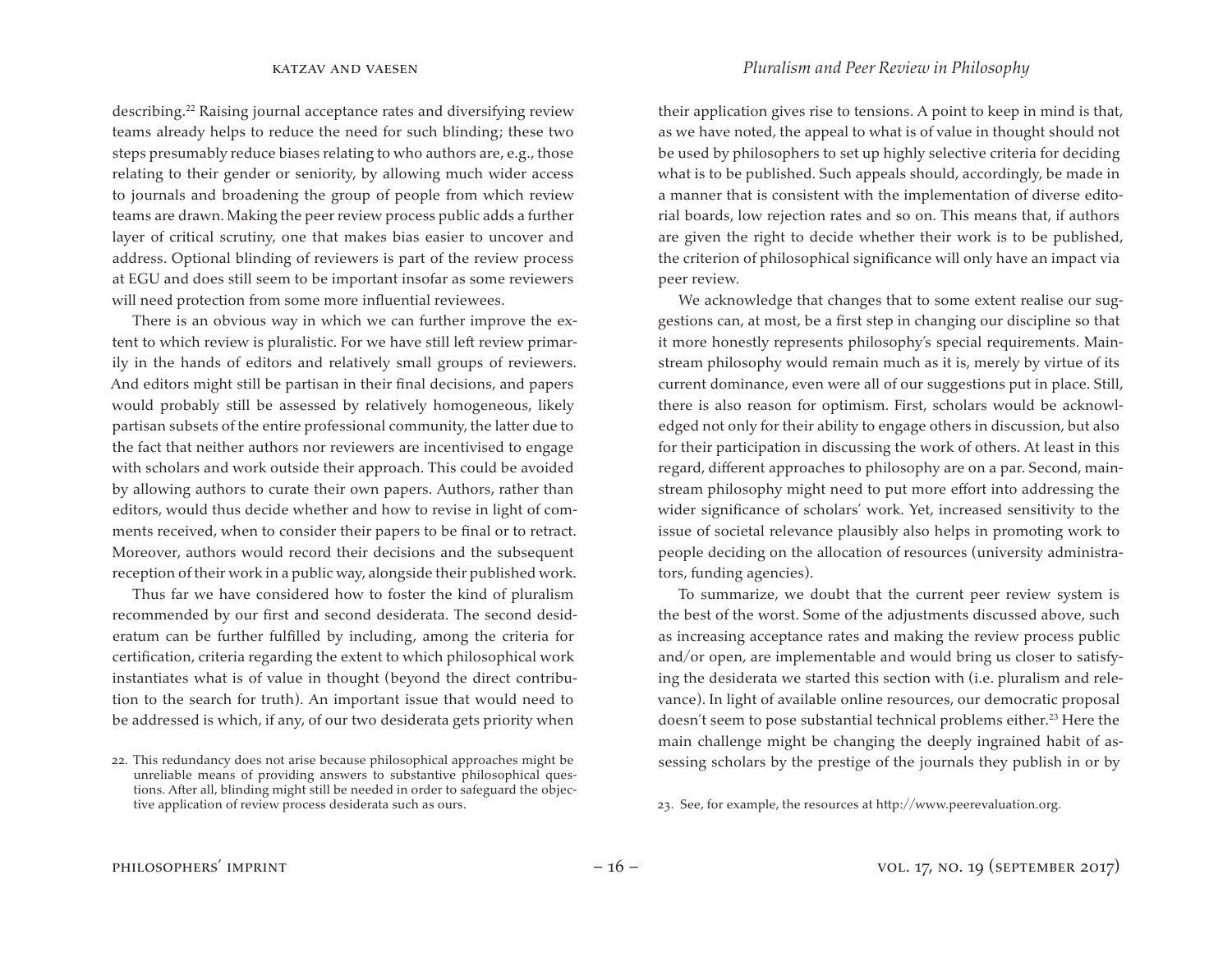how convincing we find them by our own standards, rather than, as we propose, by their contributions to ongoing discussion.

# **6. Conclusion**

Peer review in philosophy has been, and still is, subject to partisanship that is hard to justify on epistemic, moral and, as we have argued in the previous section, pragmatic grounds. Thus, altogether, there seems to be no compelling reason for keeping current review practice as it is.

Pluralism about philosophical approaches, partly recommended in light of the lack of an established-to-be-reliable approach in philosophy, and increased attention to what is needed, or valued, from a broad non-epistemic perspective, partly recommended in light of philosophers' dependence on funds provided by others, might require additional sorts of reform. These aims may for instance be fostered by training philosophers who have at least a basic competence in multiple approaches to philosophy and who place more importance on what is of societal value in philosophy. Further, tenure, hiring and grant committees may need to better reflect existing diversity. In sum, we hope that our study will provoke discussion of issues well beyond the way in which scholarly publishing in philosophy is currently organized. $24$ 

# **References**

- Acton, H.B. 1936.The Theory of Concrete Universals (I.),*Mind* 45(180): 417–431.
- Akehurst, T. 2011. *The Cultural Politics of Analytic Philosophy: Britishness and the Spectre of Europe*, Continuum Publishers.
- Björk, B.-C.,Roos, A., and Lauri, M. 2009. Scientific Journal Publishing: Yearly Volume and Open Access Availability, *Information Research*  $14(1)$  (online).
- Boucher, D. and Vincent, A. 2012. *British Idealism: A Guide for the Perplexed*, Continuum Publishers.
- Bowman, A.A. 1932. Spirit-Time, *Proceedings of the Aristotelian Society* 33: 295–332.
- Brennan, J. 2010. Scepticism About Philosophy, *Ratio* 23(1): 1–16.
- Broad, C.D. 1924. Critical and Speculative Philosophy, in Muirhead, J. H., editor, *Contemporary British Philosophy: Personal Statements*  (First Series), Allen and Unwin, pp. 77–100.
- Broadie, A. 2009. *A History of Scottish Philosophy*, Edinburgh University Press.
- Buckwalter, W. 2014. Intuition Fail: Philosophical Activity and the Limits of Expertise, *Philosophy and Phenomenological Research* 92(2): 378–410.
- Carr, H.W. 1926. The Reform of the Leibnizian Monadology, *The Journal of Philosophy* 23(3): 68–77.
- Carr, H.W. 1929. Real and Ideal Relations, *The Philosophical Review*  $38(1): 1-22.$
- Carr, H.W. 1949. The Modern Concept of God, *The Personalist* 30: 246–256.
- Castagnoli, L. 2010. *Ancient Self-Refutation: The Logic and History of the Self-Refutation Argument from Democritus to Augustine*, Cambridge University Press.
- Chalmers, D.J. 2015. Why Isn't There More Progress in Philosophy?, *Philosophy*  $90(1)$ :  $3-31$ .
- Dietrich, E. 2011. There Is No Progress in Philosophy, *Essays in Philosophy* 12(2): 329–344.
- Duncker, K. 1939. Ethical Relativity? (An Enquiry Into the Psychology of Ethics), *Mind* 48(189): 39–57.
- Fawcett, D. 1932. On Fundamentals: An Adventure, *Philosophy* 7(28): 381–393.
- Findlay, J.N. 1976. *Mind* under the Editorship of David Hamlyn, *Mind*  $85(337)$ : 57–68.
- Foster, M.B. 1931. The Concrete Universal: Cook Wilson and Bosanquet, *Mind* 40(157): 1–22.

<sup>24.</sup> Krist Vaesen acknowledges support from The Netherlands Organisation for Scientific Research (VIDI grant 276-20-021). We would like to thank Wybo Houkes, Eric Schliesser and two anonymous referees for their comments on previous drafts of this paper.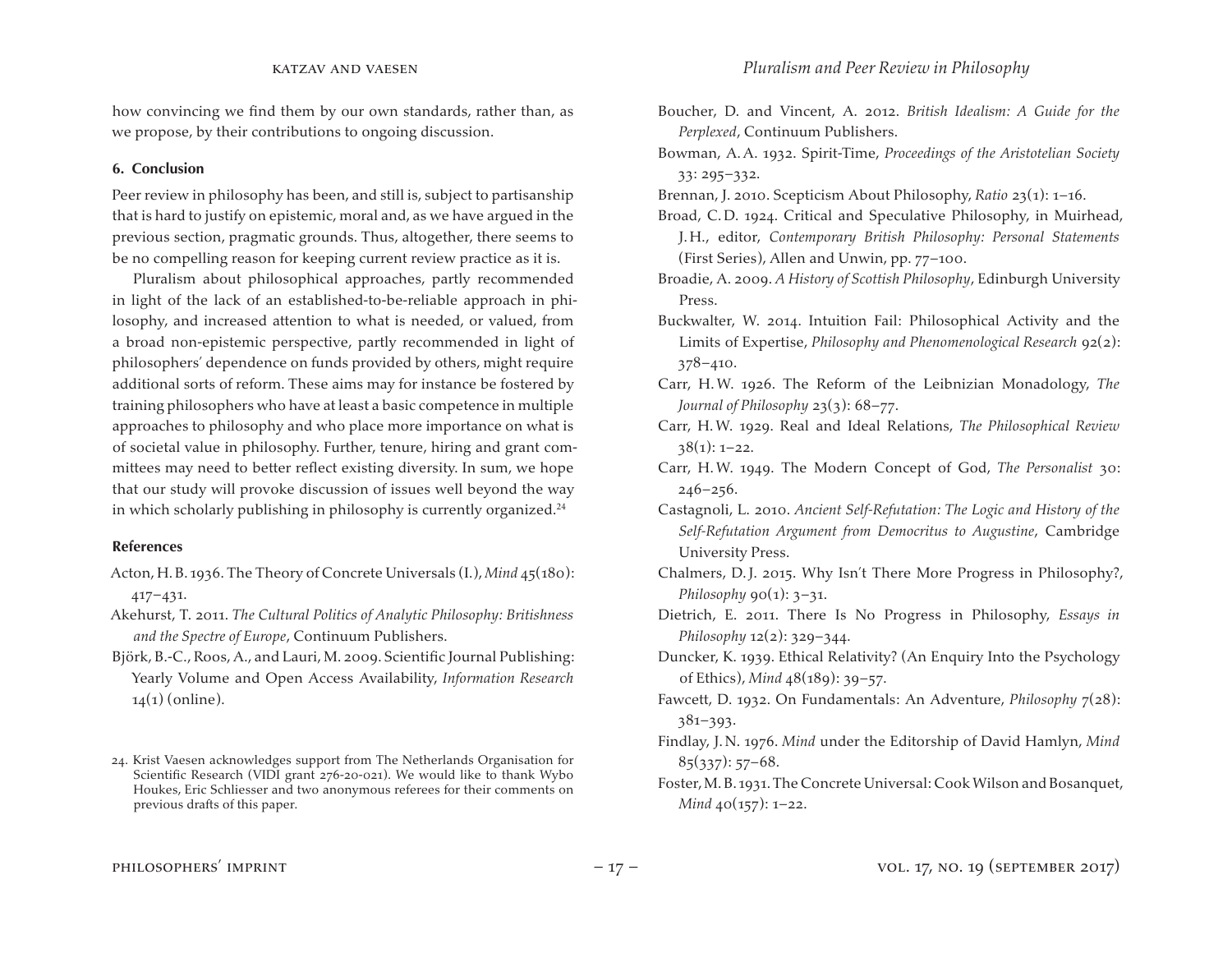- Frances, B. 2010. The Reflective Epistemic Renegade, *Philosophy and Phenomenological Research* 81(2): 419–463.
- Friedman, M. 2013. Women in Philosophy: Why Should We Care?, in Hutchison, K. and Jenkins, F., editors, *Women in Philosophy: What Needs to Change?*, Oxford University Press, pp. 21–38.
- Goldberg, S. 2013. Defending Philosophy in the Face of Systematic Disagreement, in Machuca,D.E., editor,*Disagreement and Skepticism*, Routledge, pp. 277–294.

Gotshalk, D.W. 1930. McTaggart on Time, *Mind* 39(153): 26–42.

- Gutting,G. 2009.*What Philosophers Know: Case Studies in Recent Analytic Philosophy*, Cambridge University Press.
- Gutting, G. 2013. Replies to Margolis, Lycan, and Henderson, *The Southern Journal of Philosophy* 51(1): 133–140.
- Haack, S. 2016. The Fragmentation of Philosophy, the Road to Reintegration, in Göhner, J. F. and Jung, E.-M., editors, *Susan Haack: Reintegrating Philosophy*, Springer, pp. 3–32.
- Hacker, P.M.S. 2009. Philosophy: A Contribution, Not to Human Knowledge, but to Human Understanding, *Royal Institute of Philosophy Supplement* 84(65): 129–153.
- Hallett, H. F. 1931. Physical and Metaphysical Reality, *Proceedings of the Aristotelian Society* 32: 19–40.
- Hamlyn, D. 2003. Gilbert Ryle and *Mind*, *Revue Internationale de Philosophie* 223: 5–12.
- Hanna, N. 2015. Philosophical Success, *Philosophical Studies* 172(8): 2109–2121.
- Harris, E.E. 1936. Mr. Ryle and the Ontological Argument, *Mind* 45(180): 474–480.
- Harris, E.E. 1953. Misleading Analyses, *The Philosophical Quarterly*,  $3(13): 289 - 300.$
- Harris, E.E. 1956. The Mind-Dependence of Objects, *The Philosophical Quarterly* 6(24): 223–235.
- Hartshorne, C. 1958. The Logical Structure of Givenness, *The Philosophical Quarterly* 8(33): 307–316.
- Haslanger, S. 2008. Changing the Ideology and Culture of Philosophy: Not by Reason (Alone), *Hypatia* 23(2): 210–223.
- Hoernlé, R. F.A. 1927. Concerning Universals, *Mind* 36(142): 179–204.
- Hoernlé, R. F.A. 1936. Concerning "Reason" in Human Affairs, *Mind*  45(179): 281–296.
- Howard, D. 2003. Two Left Turns Make a Right: On the Curious Political Career of North American Philosophy of Science at Mid-Century, in Hardcastle, G.L. and Richardson, A.W., editors, *Logical Empiricism in North America*, University of Minnesota Press, pp. 25–93.
- Hundleby, C.E. (forthcoming) Feminist Perspectives on Argumentation, *The Stanford Encyclopedia of Philosophy*.
- Jeans, J. 1932. The Mathematical Aspect of the Universe, *Philosophy*  $7(25): 3-14.$
- Joseph, H.W.B. 1932. A Defence of Freethinking in Logistics, *Mind* 41(164): 424–440.
- Kamber, R. 2011. Philosophy's Future as a Problem-Solving Discipline: The Promise of Experimental Philosophy, *Essays in Philosophy* 12(2): 291–311.
- Kamiat, A. H. 1938. An Outline of an Order Philosophy, *Philosophy* 13(50): 196–208.
- Katzav, J. and Vaesen, K. 2017. On the Emergence of American Analytic Philosophy, *British Journal for the History of Philosophy*: 1–27. doi:10. 1080/09608788.2016.1261794.
- Kitcher, P. 2011. Philosophy Inside Out, *Metaphilosophy* 42(3): 248–256260.
- Knox, T.M. 1969. Thought and Its Objects, *The Philosophical Quarterly*  $19(76)$ : 193-203.
- Kornblith, H. 2010. Belief in the Face of Controversy, in Feldman, R. and Warfield, T.A., editors, *Disagreement*, Oxford University Press, pp. 29–52.
- Kornblith, H. 2013. Is Philosophical Knowledge Possible? in Machuca, D.E., editor, *Disagreement and Skepticism*, Routledge, pp. 260–276.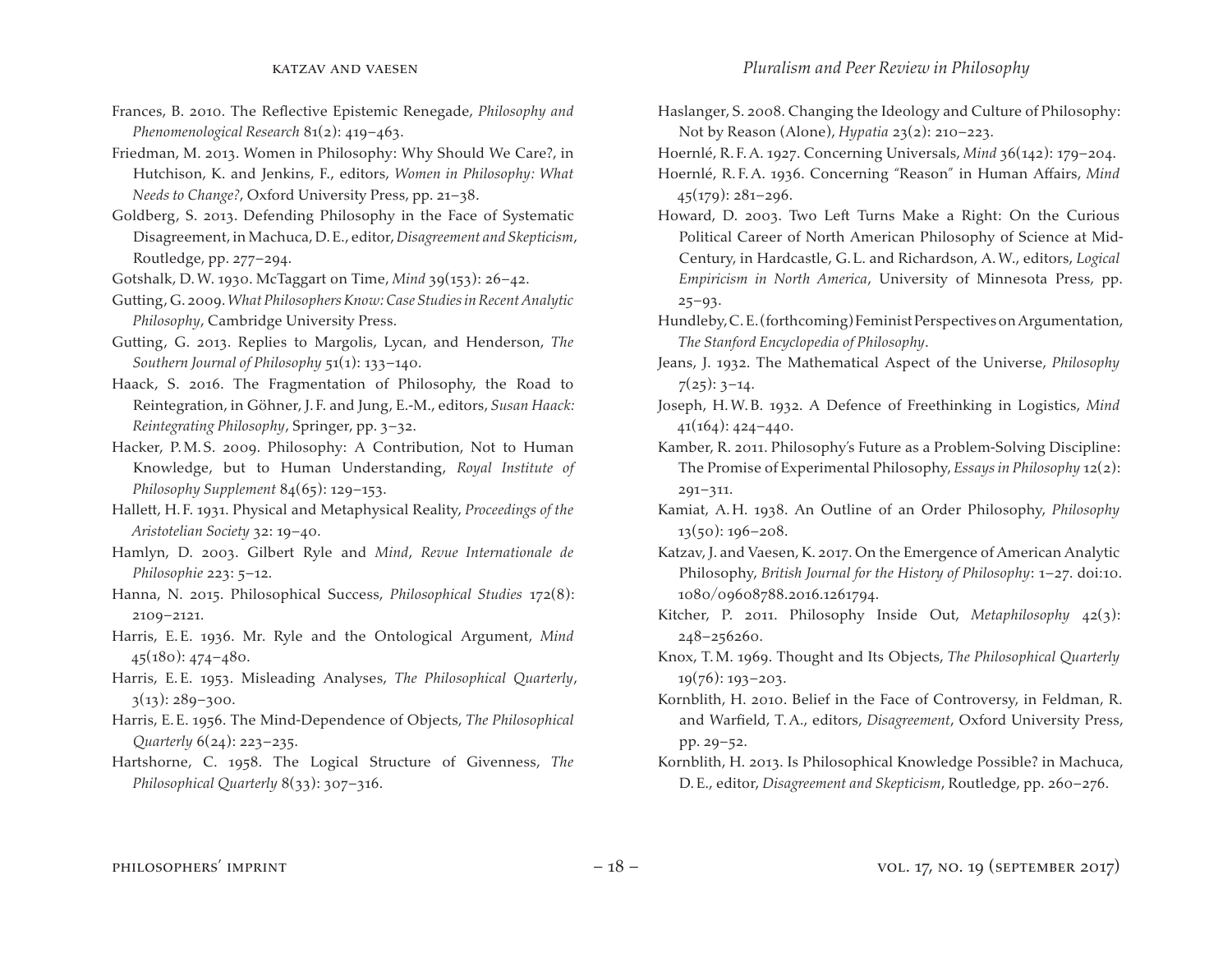- Leclerc, I. 1953. Whitehead's Transformation of the Concept of Substance, *The Philosophical Quarterly* 3(12): 225–243.
- Lee, C.J. and Schunn, C.D. 2011. Social Biases and Solutions for Procedural Objectivity, *Hypatia* 26(2): 352–373.
- Lee, C.J., Sugimoto, C.R., Zhang, G., and Cronin, B. 2013. Bias in Peer Review, *Journal of the American Society for Information Science and Technology* 64(1): 2–17.
- Lewy, C. 1976. *Mind* under G.E. Moore (1921–1947), *Mind* 85(337):  $37 - 46.$
- Loewenberg,J.1934.TheExotericApproachtoHegel's"Phenomenology" (I.), *Mind* 43(172): 424–445.
- Lycan,W.G. 2013. On Two Main Themes in Gutting's *What Philosophers Know*, *The Southern Journal of Philosophy* 51(1): 112–120.
- Mace, C.A. 1931. Faculties and Instincts, *Mind* 40(157): 37–48.
- Machery, E. 2015. The Illusion of Expertise, in Fischer, E. and Collins,
- J., editors, *Experimental Philosophy, Rationalism and Naturalism: Rethinking Philosophical Method*, Routledge, pp. 188–203.
- Mackenzie, J.S. 1927. Time and the Absolute, *Mind* 36(141): 34–53.

Mackenzie, J.S. 1930. Our Present Outlook in Speculative Philosophy, *Philosophy* 5(17): 17–23.

- Mander, W.J. 2011. *British Idealism: A History*, Oxford University Press.
- Marion, M. 2000a. Oxford Realism: Knowledge and Perception I, *British Journal for the History of Philosophy* 8(2): 299–338.
- Marion, M. 2000b. Oxford Realism: Knowledge and Perception II, *British Journal for the History of Philosophy* 8(3): 485–519.
- Matheson, J. 2015. *The Epistemic Significance of Disagreement*, Palgrave Macmillan.
- McCumber, J. 2013. *On Philosophy: Notes from a Crisis*, Stanford University Press.
- Morgan, C.L. 1931. A Psychological Approach to Space-Time, *Mind* 40(160): 409–423.
- Moulton, J. 1983. A Paradigm of Philosophy: The Adversary Method, in Harding, S. and Hintikka, M.B., editors, *Discovering Reality:*

*Feminist Perspectives on Epistemology, Metaphysics, Methodology, and Philosophy of Science*, Synthese Library, Springer, pp. 149–164.

Mure, G. H.G. 1949. The Organic State, *Philosophy* 24(90): 205–218.

- Oakeley, H.D. 1930. Time and the Self in McTaggart's System, *Mind*   $34(154): 175-193.$
- Oakeley, H.D. 1945. Mind in Nature, *Philosophy* 20(75): 31–38.
- Paton, H.J. 1935. Kant's Analysis of Experience, *Proceedings of the Aristotelian Society* 36(1): 187–206.
- Piaget, J. 1931. Le Développement Intellectuel Chez les Jeunes Enfants, *Mind* 40(158): 137-160.
- Plant, B. 2012. Philosophical Diversity and Disagreement, *Metaphilosophy* 43(5): 567–591.
- Rescher, N. 1985. *The Strife of Systems: An Essay on the Grounds and Implications of Philosophical Diversity*, University of Pittsburgh Press.
- Rignano, E. 1926. Psychology in Its Relations to Philosophy and Science, *Mind* 35(140): 441–451.
- Ritchie, A.D. 1931. The Relations of Mental and Physical Processes, *Mind* 40(158): 171–187.
- Ryle, G. 1935. Mr. Collingwood and the Ontological Argument, *Mind*  $44(174): 137-151.$
- Schilpp, P.A. (ed.) 1942. *The Philosophy of G.E. Moore*, Northwestern University Press.
- Sextus Empiricus. 1996. *Outlines of Pyrrhonism*, Mates, B. (trans.), Oxford University Press.
- Shatz, D. 2004. *Peer Review: A Critical Inquiry*, Rowman & Littlefield.
- Siepel, P. 2016. Philosophy, Famine Relief and the Skeptical Challenge from Disagreement, *Ratio* 29(1): 89–105.
- Sorley, W.R. 1926. Fifty Years of "Mind", *Mind* 35(140): 409–418.
- Sosa, E. 2011. Can There Be a Discipline of Philosophy? And Can It Be Founded on Intuitions? *Mind and Language* 26(4): 453–467.
- Stebbing, L.S. 1933. Mr. Joseph's Defence of Free Thinking in Logistics, *Mind* 42(167): 338–351.
- Stedman, R.E. 1934. Nature in the Philosophy of Bosanquet, *Mind*   $43(171): 321-334.$